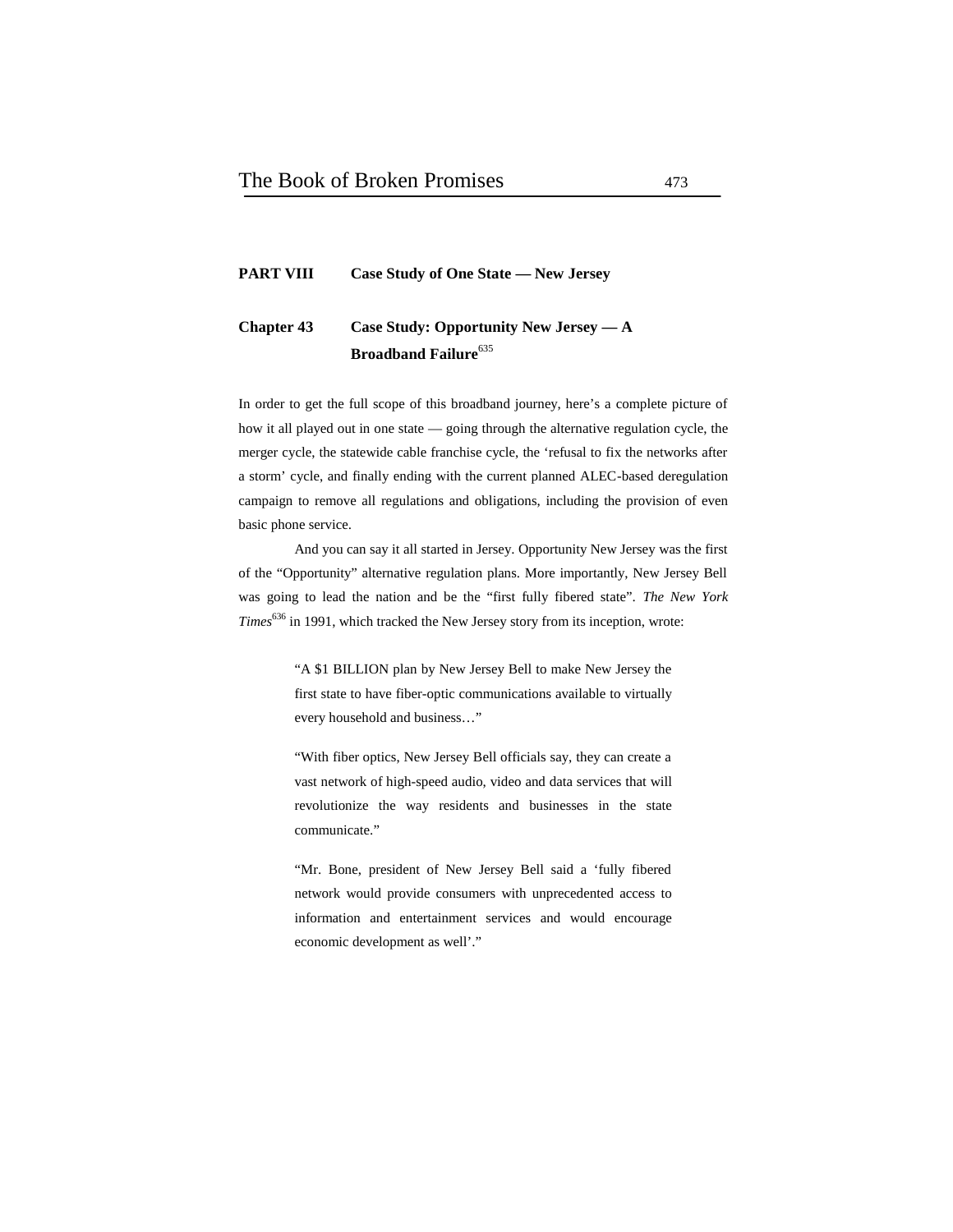#### **Opportunity New Jersey: Bring on the Fanfare.**

It's 1991 and Al Gore's insistence that the country needs an information superhighway is everywhere. And in March of 1991, the findings of a report written by Deloitte & Touche on behalf of New Jersey Bell were presented to politicians and government regulators, from the Governor on down. Dubbed "Opportunity New Jersey", it stated that New Jersey needed to implement "policies that encourage development of an advanced telecommunication infrastructure". In fact, the study stated that fiber optics was essential for New Jersey's future.<sup>637</sup>

- "(fiber optics is) essential for New Jersey to achieve a high level of employment and job creation in that state",
- to "advance the public agenda for excellence in  $\blacksquare$ education",
- to "improve quality of care and cost reduction in the healthcare industry."

This rhetoric was also repeated by the phone company. Alfred C. Koepee, Vice President of New Jersey Bell, said the plan was New Jersey's future, building new networks to create jobs.<sup>638</sup>

> "You have a choice as a regulator. You can move into the future, or you can put through a 10-cent reduction in somebody's bill. It makes a lot of sense to build the new technology to create new jobs."

According to an article by Rick Linsk titled "All the Right Connections — New Jersey Bell and the Wiring of a Regulatory Bonanza" in *The New Jersey Reporter*, the series of events that led to the passage of Opportunity New Jersey by the state legislature and endorsement by the state utility commission was due to one of the most masterful lobbying jobs in the state's history. According to Rick Linsk: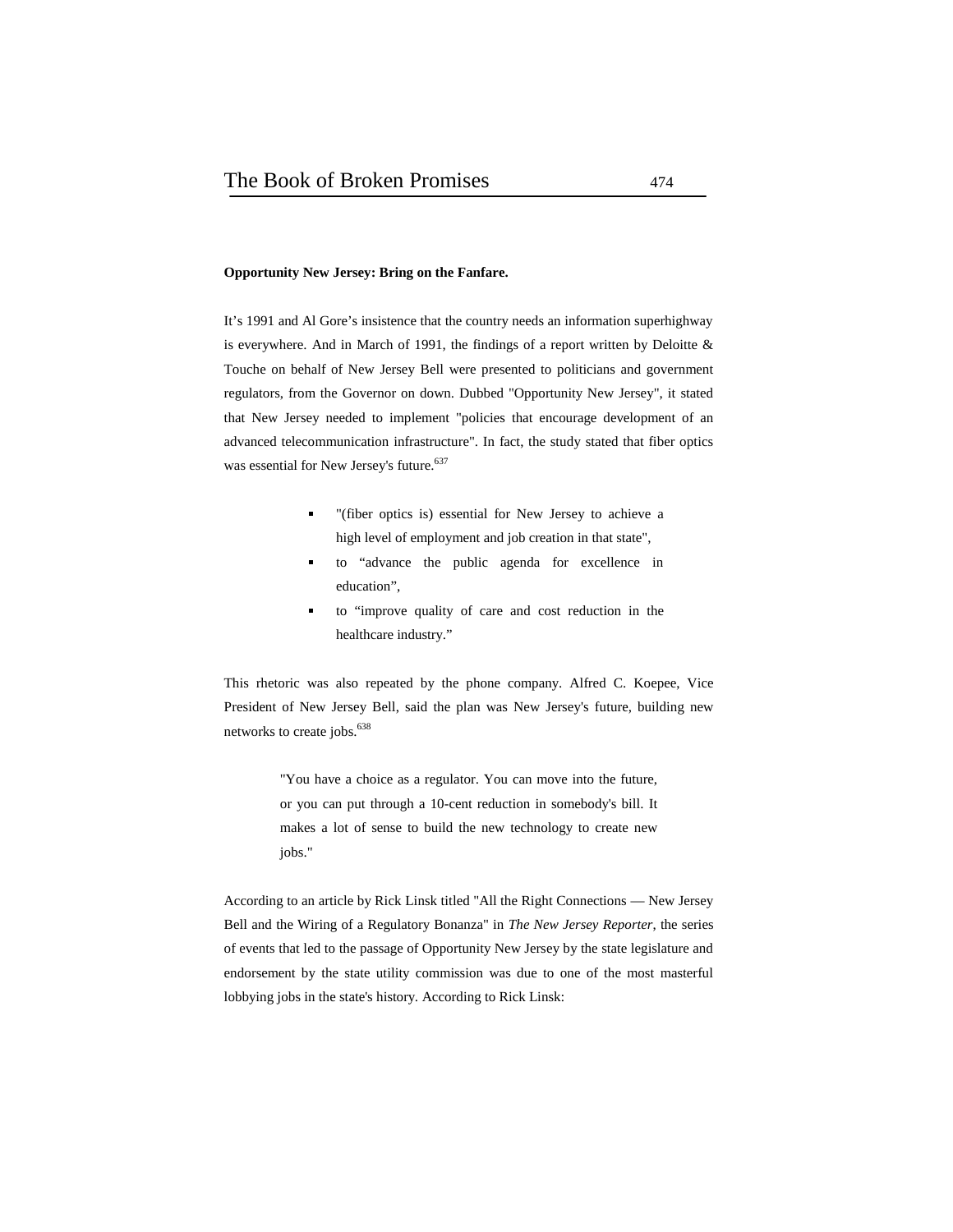"Above all, though, credit goes to a combination of muscle and merit and to one of the savviest, most complete and aggressive lobbying efforts ever to accompany a public issue in New Jersey. For nearly a year, Bell missionaries had swarmed over the state spreading the gospel of fiber optics to doctors, teachers, labor leaders, the (Governor) Florio Administration and the Legislature. It is now clear, in retrospect, that the hard-sell worked so well, and the connections forged by top-flight influence-peddling ran so deep, that Bell had won long before the first vote was cast.

"When the dust had settled, the Bell had spent \$640,000 on lobbying, a huge sum by New Jersey standards. For comparison's sake, Bell spent \$79,079 the year before." (Note: This figure does not include the Deloitte & Touche study.)

Others, such as Nancy Becker of the New Jersey Cable Association, believed that the Deloitte & Touche study, at a cost of \$1.2 million, was nothing more than a lobbying document.<sup>639</sup>

> "It was basically a lobbying document with the imprimatur of the board (Utility board) on it. It was a million-dollar lobbying document."

According to Linsk, other critics made it clear that the Board of Regulatory Commissioners (BRC), specifically Chairman Edward Salmon, was perceived as "too tight" with the Bell company.<sup>640</sup>

> "Arthur Cooper, president of a pay-phone company that competes with the Bell: 'This is my opinion, but if everybody in the room was blindfolded, and without being introduced if he (Salmon) read his testimony, they would have thought he was not from the BRC; they would've thought he was from Bell'."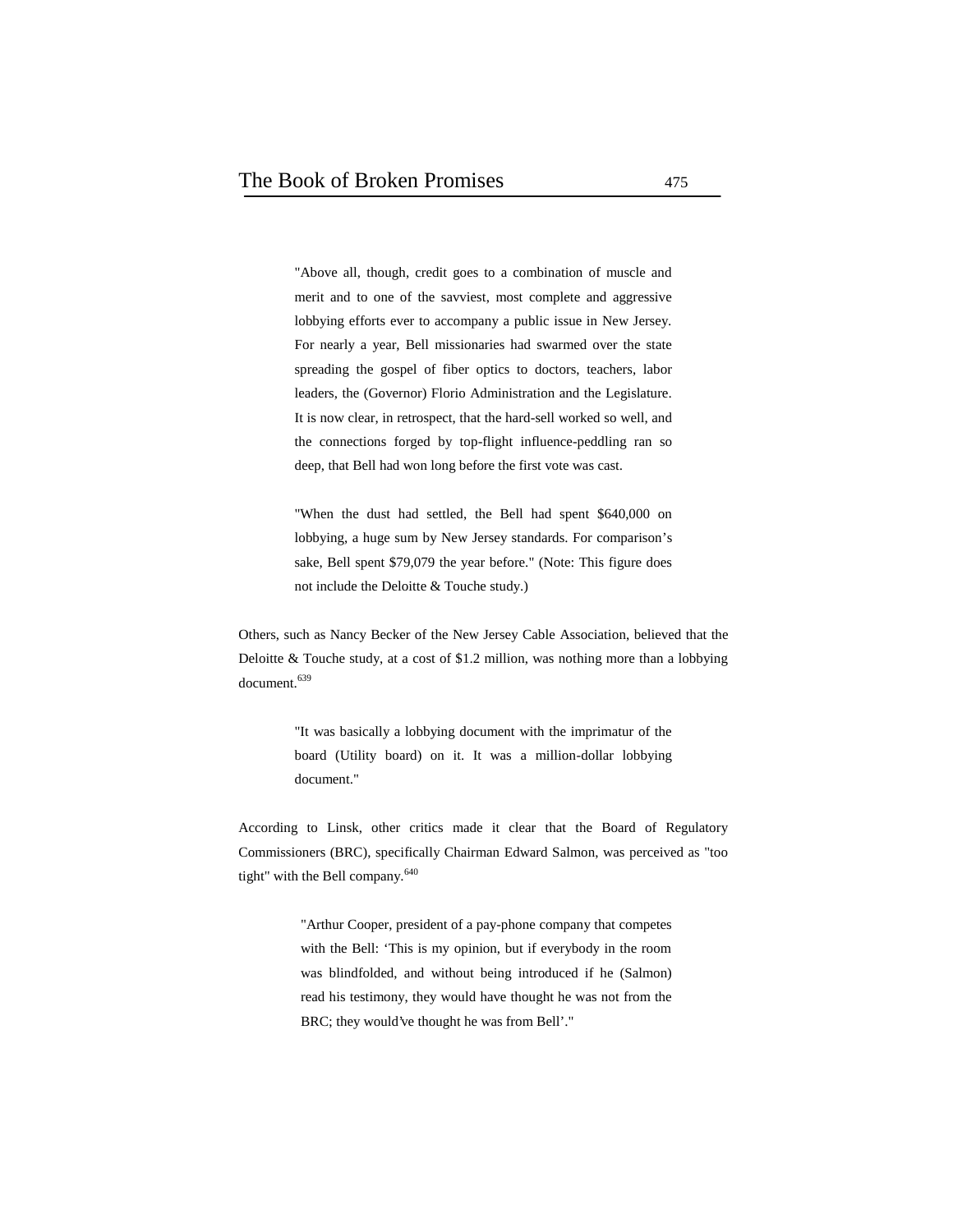In 1992, the Telecommunications Act of  $1992^{641}$  was passed by the state legislature and in April of 1993, the New Jersey Board of Regulatory Commissioners, (now the Board of Public Utilities) officially implemented Opportunity New Jersey, with a few other closing alterations later.<sup>642</sup>

What exactly was the plan? The old copper wiring of the Public Switched Telephone Networks (PSTN) was going to be replaced with a fiber optic wire. The existing copper wire, that was mandated by the Telecommunications Act of 1934 and the updated 1996 Act, guaranteed that everyone could receive service — and in the state of New Jersey that was going to become fiber optic-based broadband, as standard.

The New Jersey Alternative Regulation Plan made this clear:<sup>643</sup> The phone line for voice was to be a fiber optic landline for video and data.

> "NJ BELL'S PLAN FOR AN ALTERNATIVE FORM OF REGULATION MAY 21, 1992 — NJ Bell's plan declares that its approval by the Board would provide the foundation for NJ Bell's acceleration of an information age network in New Jersey and was referred to by NJ Bell as 'Opportunity New Jersey'... Opportunity New Jersey would …accelerate the transformation of NJ Bell's public switched network, which today transports voiceband services (voice, facsimile and low-speed data), to a public switched network, which transports video and high-speed data services in addition to voiceband services."<sup>644</sup>

Moreover, according to the Order,<sup>645</sup> \$1.5 billion was to be spent from 1992-1999 to do these upgrades; that amount being increased one-half billion dollars before the law was finally passed.

#### **Speed Mattered and Deployment Was Set.**

In 1993, the plan was NOT for DSL, which travels over the old, existing copper wiring, but for a new, rewired network and connections to the home and office with fiber optics.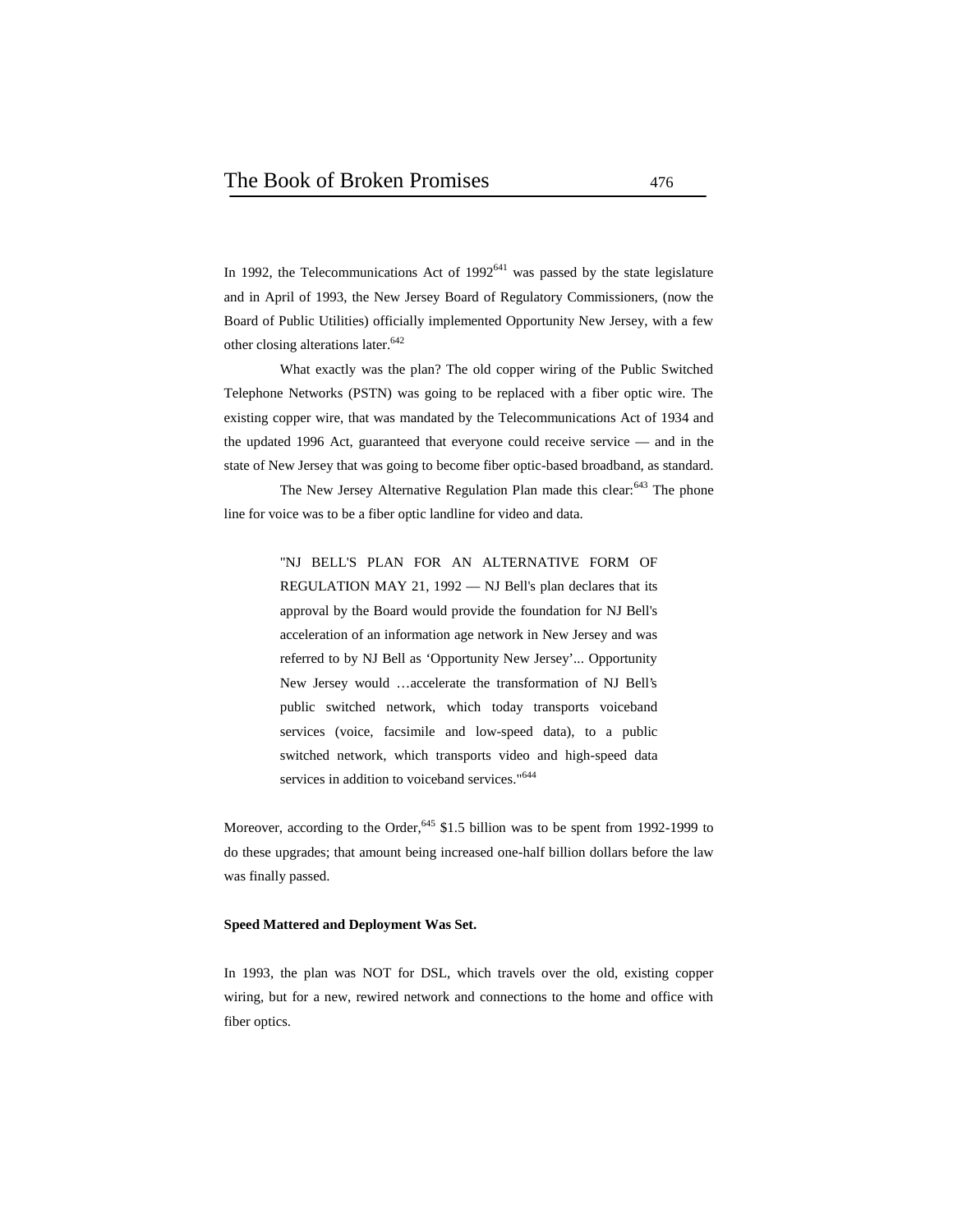Regarding speed, the State Commission Order quotes testimony given by Verizon (then New Jersey Bell). Broadband was 45 Mbps services (or higher) that was capable of "high definition video" in both directions.<sup>646</sup>

> "Broadband Digital Service — Switching capabilities matched with transmission capabilities supporting data rates up to **45,000,000 bits per second** (45 Mbps) and higher, which enables services, for example, that will allow residential and business customers to receive high definition video and to send and receive interactive (i.e., two-way) video signals."

And the deployment schedule, as outlined in the next exhibit, was also part of the Order. The BAU (business as usual) is the deployment schedule without the new plan being in place, while ONJ (Opportunity NJ) is what would be deployed if the plan went through. For example, the old plan would have AIN (Advanced Intelligent Network) services starting in 1992 and 100% would be implemented by 2001. Under ONJ, the work would start in 1992 but be completed in 1998, saving three years. ('Initial' is when the project would start and the next line is when it would be finished.)

More to the point, under the new plan, "Wideband Digital Service" would have a speed of 1.5 Mbps and there would be 100% deployment by 2000, while the "Broadband Digital Service" would have speeds of 45 Mbps and would start in 1996 and be completed by 2010. Without the plan, "broadband" would be delivered by 2030.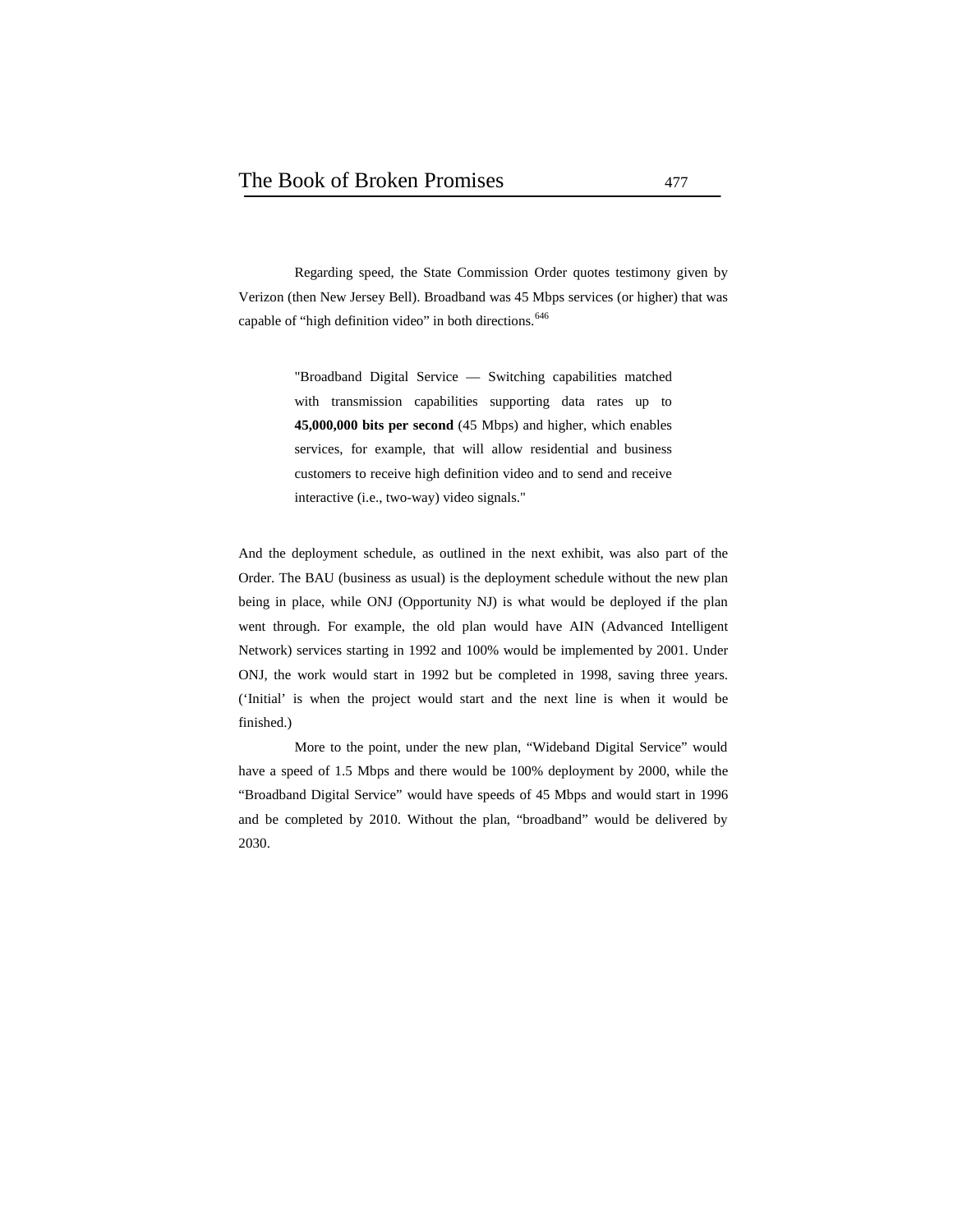$\sim$   $\sim$ 

## **EXHIBIT 100**

## **NJ Bell Advanced Network & Broadband Deployment Schedule,**

## **1993**

Verizon New Jersey Time Line of Broadband Deployment, 1992-2010

# BAU -- Business as Usual<br>ONJ --Accelerated Deployment

|                                                                                                                                                                                                                                                                                                                                                                     |                   |                                   | BAU                             | ONJ                   |  |
|---------------------------------------------------------------------------------------------------------------------------------------------------------------------------------------------------------------------------------------------------------------------------------------------------------------------------------------------------------------------|-------------------|-----------------------------------|---------------------------------|-----------------------|--|
| Advanced Intelligent Network (AIN):                                                                                                                                                                                                                                                                                                                                 |                   |                                   |                                 |                       |  |
| Digital switching and signaling<br>systems deployed to provide call<br>routing and database access<br>services, which enables "follow me"<br>type services, for example, that<br>allow customers to program the<br>public switched network to forward<br>their calls automatically to<br>different locations depending on<br>the time of day.                       |                   | Initial:<br>$100$ $\frac{3}{2}$ : | 1992<br>2001                    | 1992<br>$1998 -$      |  |
| Narrowband Digital Service:                                                                                                                                                                                                                                                                                                                                         |                   | Initial:<br>$100$ $:$             | 1992<br>after 2001              | 1992<br>1998          |  |
| Switching technologies matched<br>with transmission capabilities<br>to support data rates up to<br>144,000 bits per second<br>which enables services, for<br>example, that will meet the<br>requirements of customers<br>who use any combination of<br>work stations, personal<br>computers, FAX machines and<br>telephones.                                        |                   |                                   |                                 |                       |  |
| Wideband Digital Service:<br>Switching technologies matched<br>with transmsision capabilities<br>to support data rates up to<br>1,500,000 bits per second,<br>which enables services, for<br>example, that will allow<br>students to remotely access<br>multimedia information,<br>including video, from home or<br>school.                                         | Initial:<br>95%:  | 1994                              | undetermined but<br>before 2030 | 1994<br>2000          |  |
| Broadband Digital Service:                                                                                                                                                                                                                                                                                                                                          | Initial:<br>100%: |                                   | 1996<br>2030                    | 1996<br>2010          |  |
| Switching technologies matched<br>with transmission capabilities<br>support data rates up to<br>45,000,000 bits per second and<br>higher, which enables services,<br>for example, that will allow<br>residential and business customers<br>to receive high definition video<br>and to send and receive inter-<br>active (i.e., two way) video<br>signals.<br>$-74-$ |                   |                                   |                                 | Docket No. T092030358 |  |
|                                                                                                                                                                                                                                                                                                                                                                     |                   |                                   |                                 |                       |  |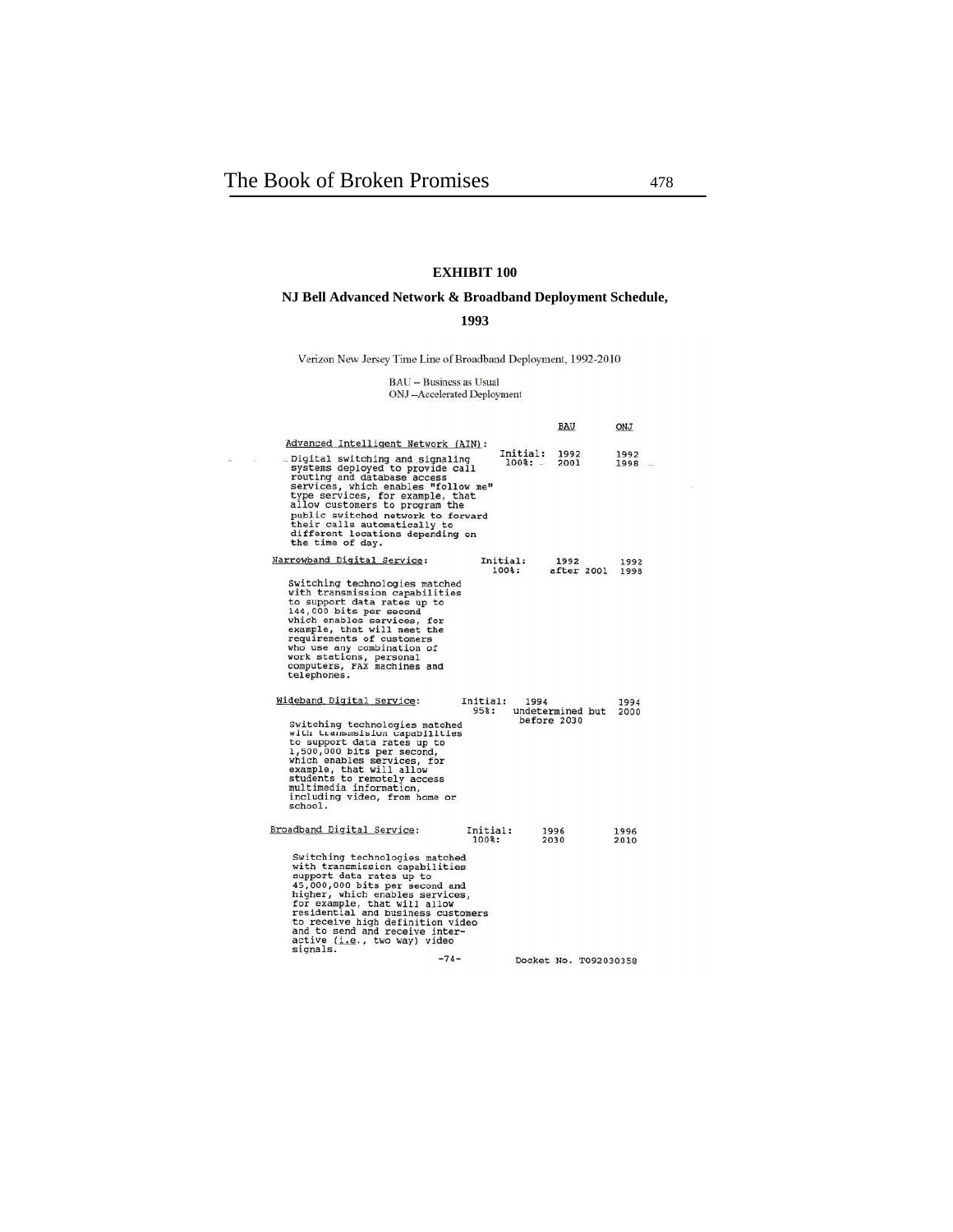#### **384 Channels of Video: The Video Dialtone Commitments**

Around the same time that Bell Atlantic New Jersey was pitching the state, Bell Atlantic also put in requests with the FCC to offer video dialtone services for Dover Township, New Jersey. Bell Atlantic committed to 384 channels of services.

> "The Commission's grant is conditioned on the requirement that any video dialtone service offered after January 3, 1995, have available 384 channels of capacity and that all video programmer- customers pay the Tariffed rates filed with and approved by the FCC."<sup>647</sup>

And it is clear from Bell Atlantic's releases that this network was tied directly to Opportunity New Jersey with "all" of the customers getting interactive video "during the next several years". That's 1996-1997, not 2006-2007.

> "This video dialtone network is significant to New Jersey because it reaffirms the state's historic leadership in introducing new telecommunications technology that benefits consumers, the economy and quality of life. Under Bell Atlantic-New Jersey's Opportunity New Jersey plan, we will offer interactive video capability to all of our customers during the next several years."<sup>648</sup>

The FCC materials clearly demonstrate that the plan was for new fiber-based networks, not simply a rehash of the old copper wiring.<sup>649</sup>

> "New Jersey Bell states that the video signal will travel over *fiber optic cable to the curb* and over coaxial cable from the curb to the home."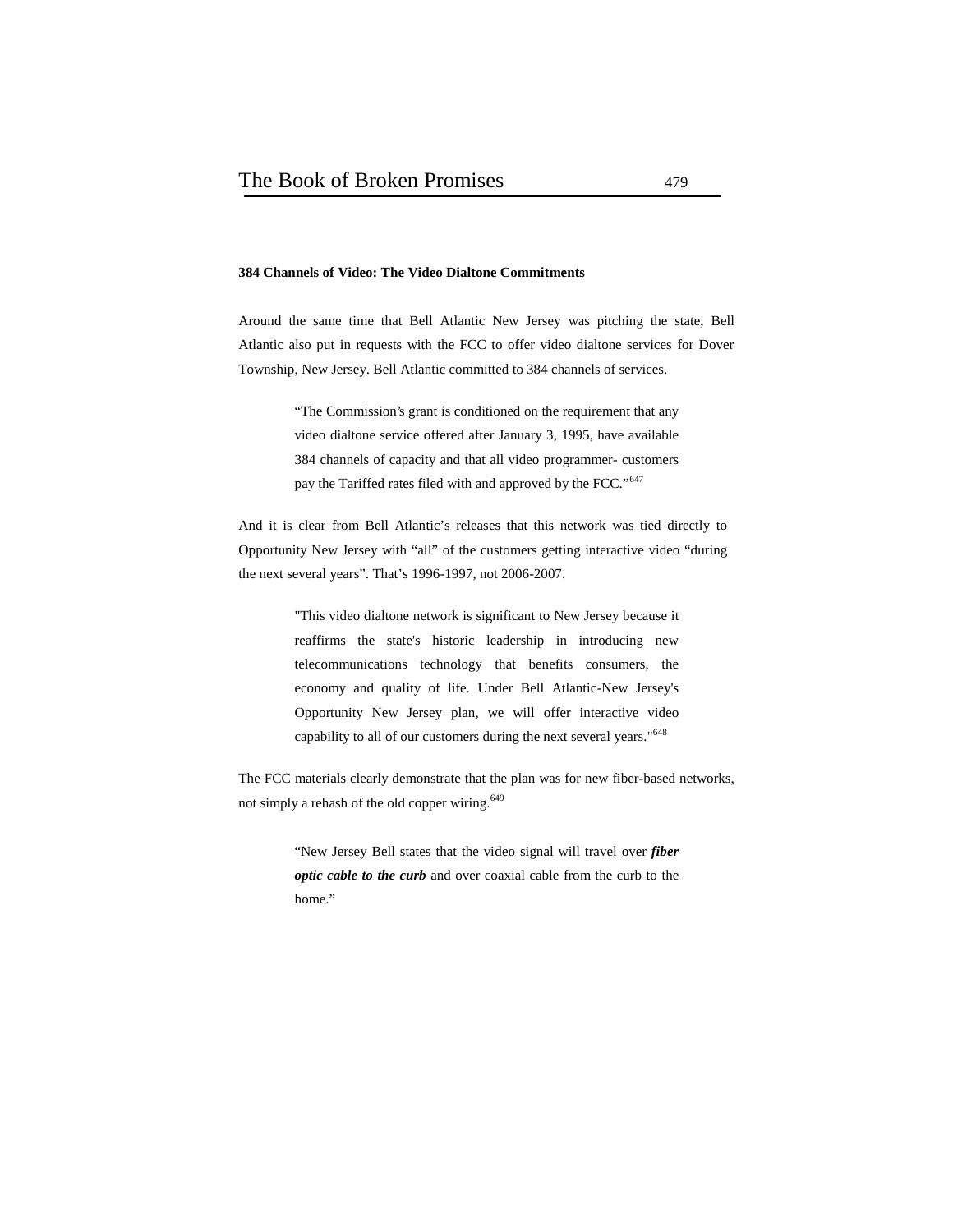# **"Common Carrier" Provisions Were Included to Make Sure the Networks Were Open to Competitors.**

The FCC's video dialtone decisions clearly laid out that these networks had "common carrier" provisions for use by competitive services. Common carrier means open to competitors for the public interest.<sup>650</sup>

> "In the Video Dialtone Order, released in August 1992, the Commission established the video dialtone regulatory framework. The Commission defined video dialtone as the provision of a basic common carrier platform to multiple video programmers on a non discriminatory basis. A 'basic platform' is a common carriage transmission service that enables customers to gain access to video programming carried on that platform. If a local telephone company provides such a basic platform, it may also provide enhanced and unregulated services related to the provision of video programming."

The Commission also made sure that these networks would not be funded through customers or discriminate against competitors by the companies controlling the wires.<sup>651</sup>

> "The Commission granted the application subject to conditions that will help protect against improper cross-subsidization and discrimination by New Jersey Bell, and help ensure that sufficient video dialtone capacity is available for video programmer customers."

The issue of keeping the networks open to competition was repeated page after page in the state Commission's decision. "Unbundling" means to make competitive services available by selling necessary components of the network for the use by a competitor.<sup>652</sup>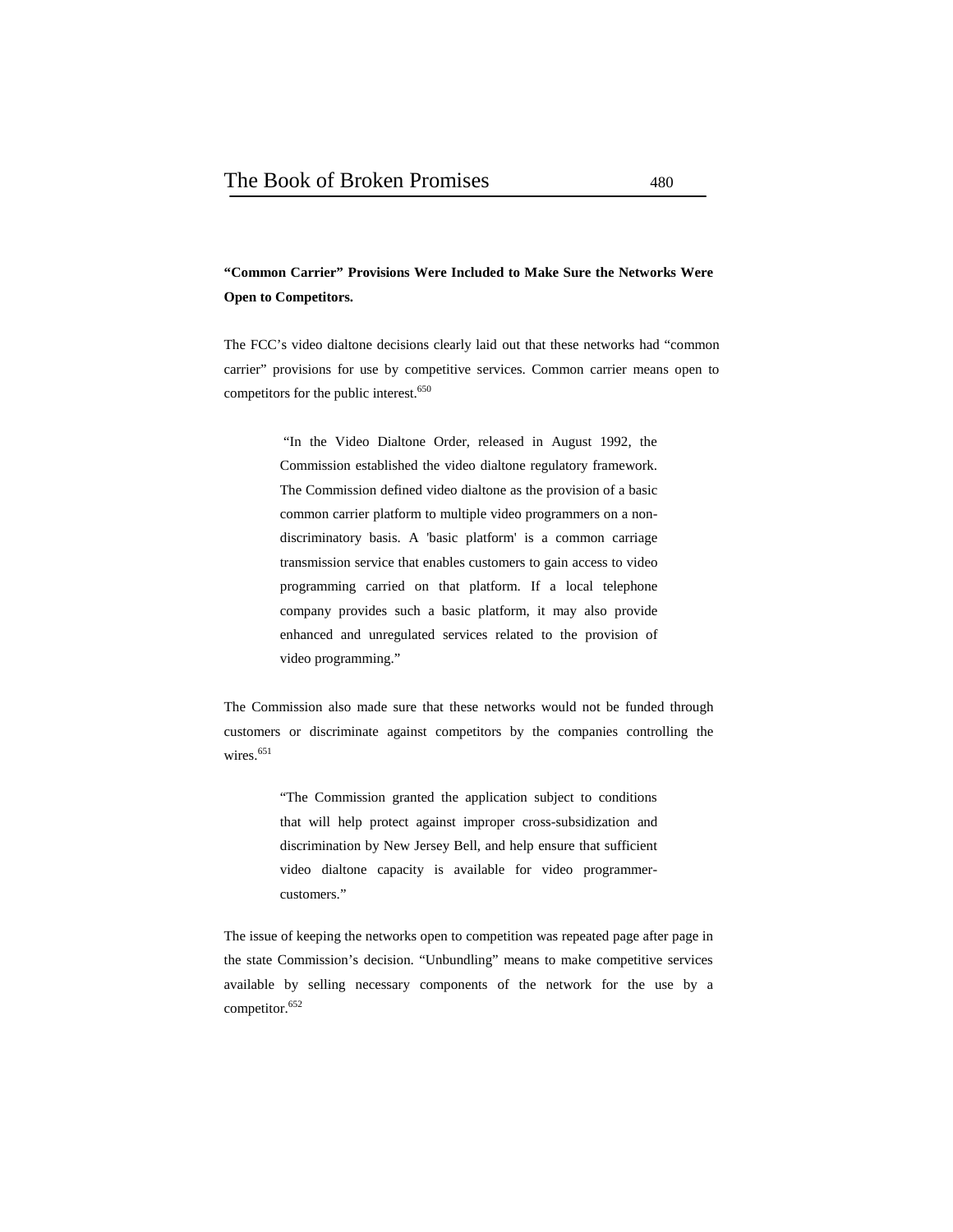"Staff submits that the unbundling provision must apply to all competitive services and not just for new filings to make a service competitive…."

"The Board 'FINDS' that it is essential that this Board encourage optimal use of the public switched networks, and that therefore NJ Bell shall be required to unbundle all noncompetitive service into service arrangements… so that competitors may market such services."

#### **The Outcome — Opportunity for the Bell, 1997**

According to the NJ Advocate:

"low income and residential customers have paid for the fiber optic lines every month but have not yet benefited."<sup>653</sup>

According to a brief filed by New Jersey's consumer advocate (Division of the Ratepayer Advocate) with the New Jersey Board of Regulatory Commissioners (BRC), on March 21, 1997:<sup>654</sup>

> "Bell Atlantic-New Jersey (BA-NJ) has over-earned, underspent and inequitably deployed advanced telecommunications technology to business customers, while largely neglecting schools and libraries, low-income and residential ratepayers and consumers in Urban Enterprise Zones as well as urban and rural areas."

So much for the promise of the Info-bahn. The original rate of return regulation was replaced by Opportunity New Jersey, an alternative regulation plan that was based primarily on the promise of "greatly accelerated deployment of advanced technologies... approximately \$1.5 billion above current expenditures".<sup>655</sup>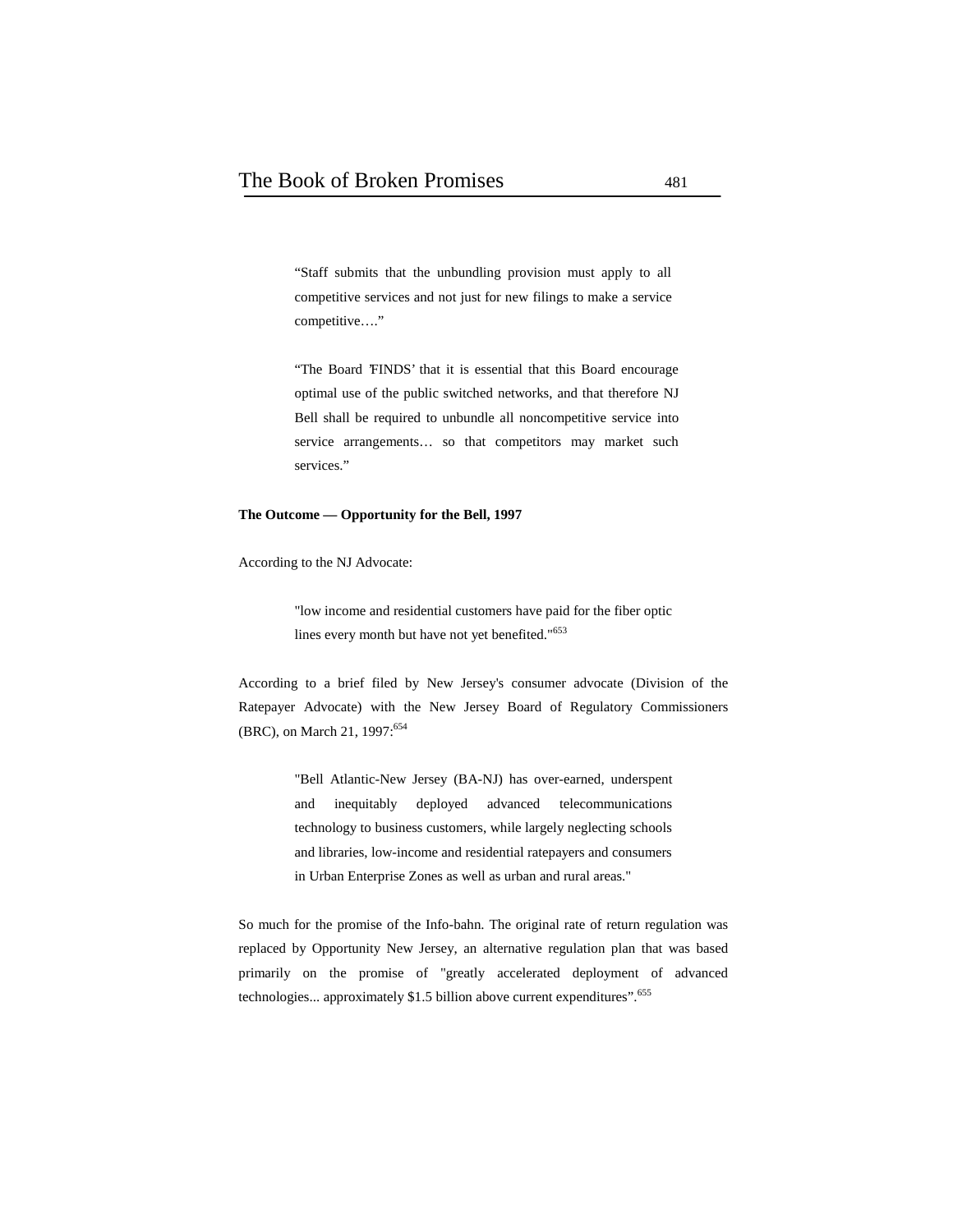"The ONJ (Opportunity New Jersey) plan replaced traditional rate base/rate of return regulation with an incentive ratemaking system in exchange for a commitment from BA-NJ to greatly accelerate deployment of advanced technologies in its communications network to the entire State by the year 2010 at *an estimated additional capital expenditure of approximately \$1.5 billion above 'business as usual' from 1992 through 1999*. Through the incentive of alternative regulation under the ONJ Plan, BA-NJ was given the financial flexibility to operate in the new competitive telecommunications market in exchange for commitments to upgrade the network in order to realize 'positive benefits' to the New Jersey economy."

In fact, according to the Advocate, the Bell company only spent \$79 million, not the \$1.5 billion promised.<sup>656</sup>

> "Although BA-NJ projected that it would expend approximately \$1.5 billion in network investment above 'business as usual' by the end of 1999…. However, the Ratepayer Advocate has calculated that *BA-NJ has spent a total of \$79 million above 'business as usual' over these years."*(1992-1995)

More to the point, the actual dollars spent on construction dropped below normal levels from 1992-1995.<sup>657</sup>

> "BA-NJ can hardly be characterized as having made capital expenditures beyond 'business as usual' during the first three years of ONJ (1992-1995). Indeed, in constant 1987 dollars, the company's capital expenditures have actually decreased."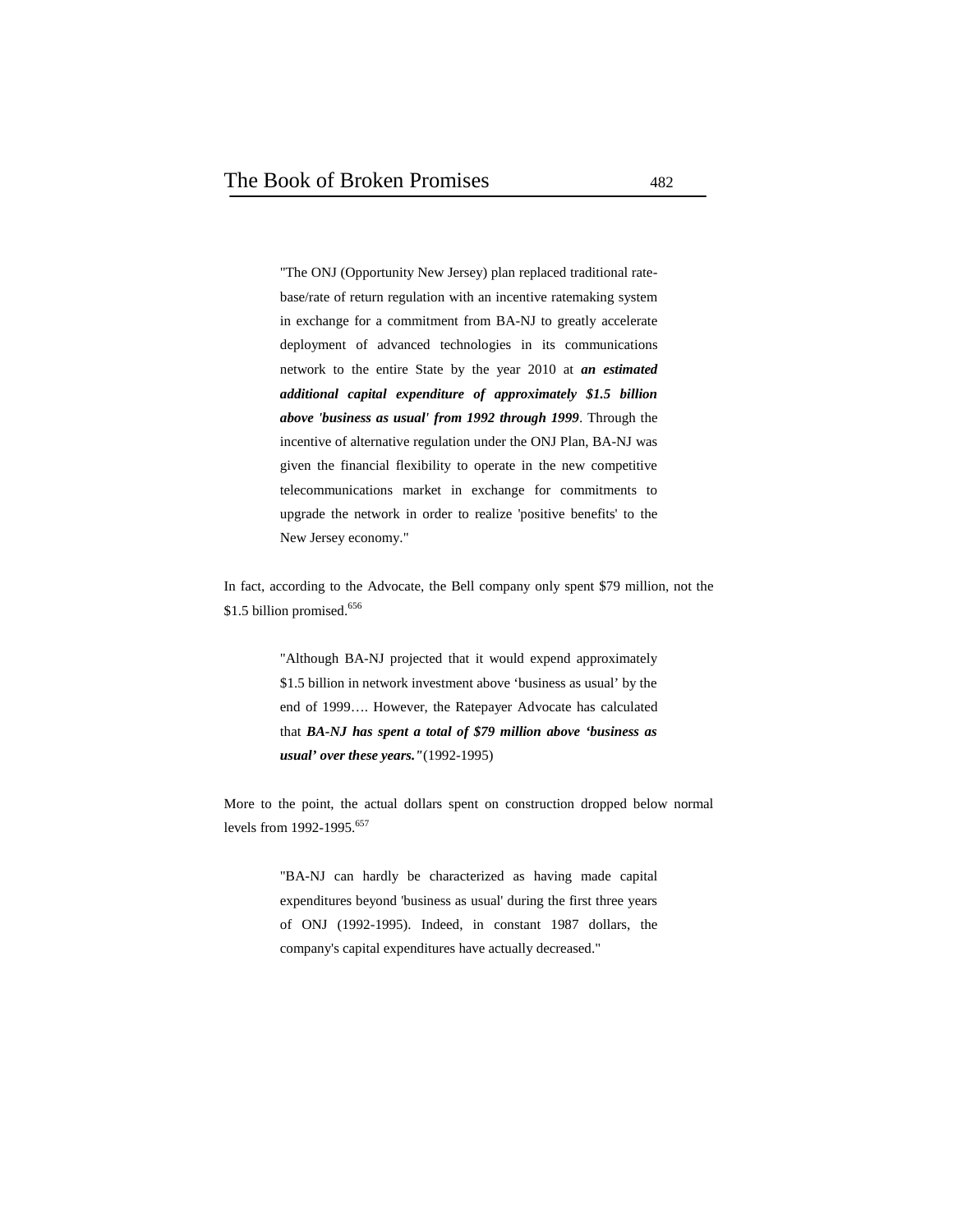How did Bell Atlantic prosper from the plan? By 1997, almost one billion dollars of excess profits and a return on equity almost twice what a regulated monopoly should be making was their reward.<sup>658</sup>

> "Since the time of the adoption of the ONJ Plan, BA-NJ has received enormous financial benefits, greatly in excess of the Company's original projections. The gains captured by BA-NJ, which probably would not have been achievable but for the Plan, as set forth immediately below, involve earnings, dividends, return on equity, cost of debt and additional benefits."

During this period (1992-1995):

- "BA-NJ paid out an additional \$954.8 million in dividends\* over what was projected in 1992." (1992- 1995)
	- "The Company is earning a return on equity in excess of 21%, well above the average New Jersey State utility rate of return (11.25%) and substantially higher than any rate of return authorized by the Board in recent memory." "Net earnings have increased by \$85 million; its cost of debt has declined substantially, resulting in an annual

savings of \$22 million in interest expense."

\*Dividends, in this case, are the monies that New Jersey Bell paid to Bell Atlantic, the holding company.

#### **Uh-Oh, Another Billion Owed? What about the Massive Network Write-Offs?**

The Advocate found that Bell Atlantic-NJ's dividends were excessive and that the return on equity had doubled, but there was another billion dollars of extra profits that they didn't include. It was accrued from a massive network write-off, based on a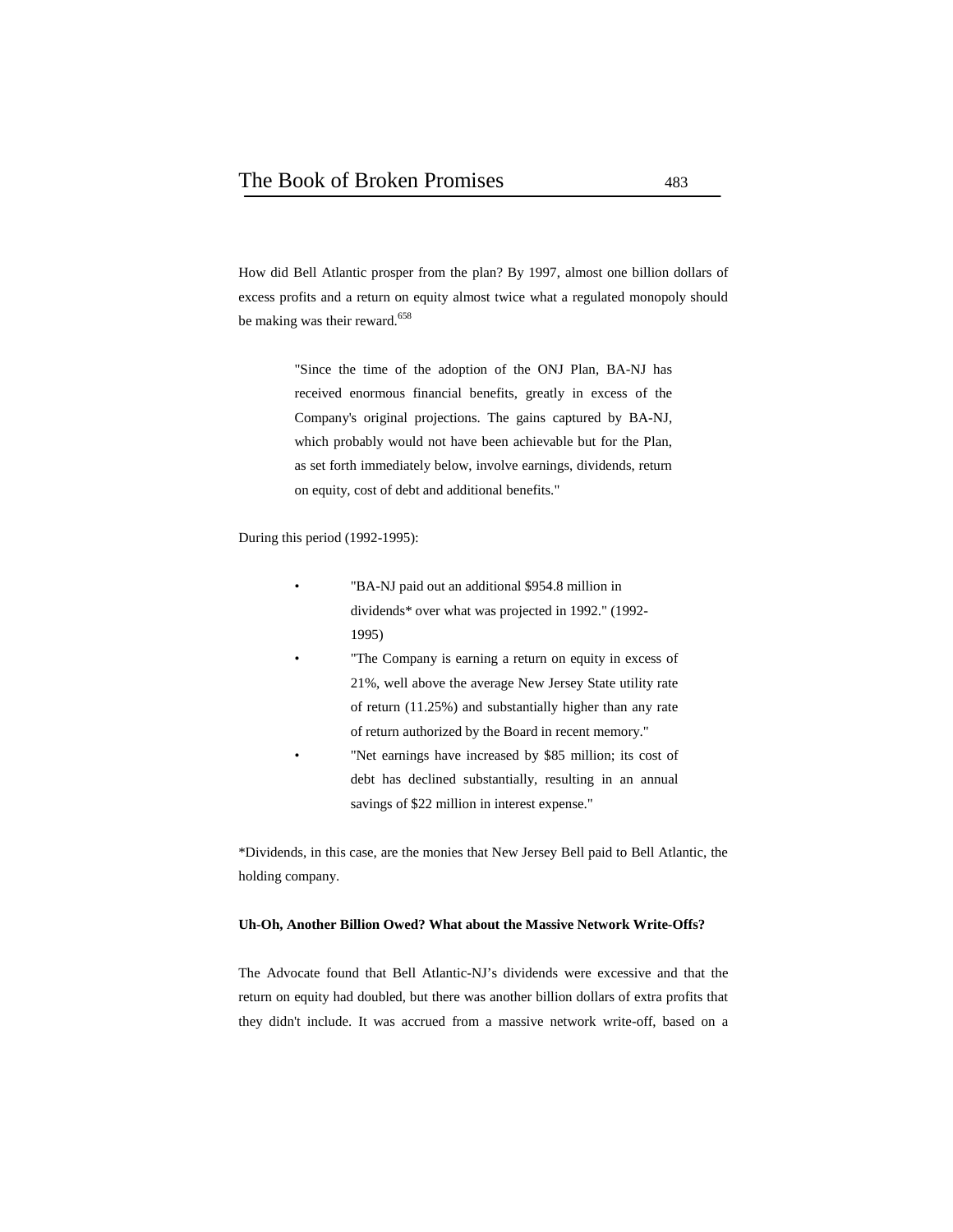change in accounting, a change that was implemented because of Opportunity New Jersey.

"Depreciation" is a business accounting term that describes how a company writes off its construction expenses. We explain this issue in more detail in other sections. Essentially, by accelerating the write-offs, the Bell companies were able to garner billions in basically free cash being generated by a major savings in taxes. This cash was supposed to be used specifically to build the fiber optic highway but virtually nothing was ever built.

More to the point of our story, in examining the 1994 Bell Atlantic-New Jersey Annual Report we find that with the implementation of Opportunity New Jersey, the telephone company changed its accounting principles and took additional write-offs, adding over \$1 billion in free money. This accounting change is called "FAS 71" for "Financial Accounting Standard 71".<sup>659</sup>

#### **EXHIBIT 101**

#### **Bell Atlantic New Jersey, Write-Off Bonanza, 1994**

#### (In the millions)

| Increase in plant and equipment depreciation reserve | \$946   |
|------------------------------------------------------|---------|
| Other regulatory assets and liability elimination    | \$67    |
| Total                                                | \$1,013 |

*Source: New Jersey -Bell Atlantic Annual Report 1994*

This billion dollars was applied to income tax and so the company showed the charges as a savings of \$423 million in taxes and a charge of \$589.7 million in extra cash.<sup>660</sup>

> "In connection with the decision to discontinue regulatory accounting principles under Statement No. 71, the Company recorded a noncash, *after-tax extraordinary charge of \$589.7 million, which is net of an income tax benefit of \$423.2 million."*

Make no doubt about it; these savings were accrued because of Opportunity New Jersey.<sup>661</sup>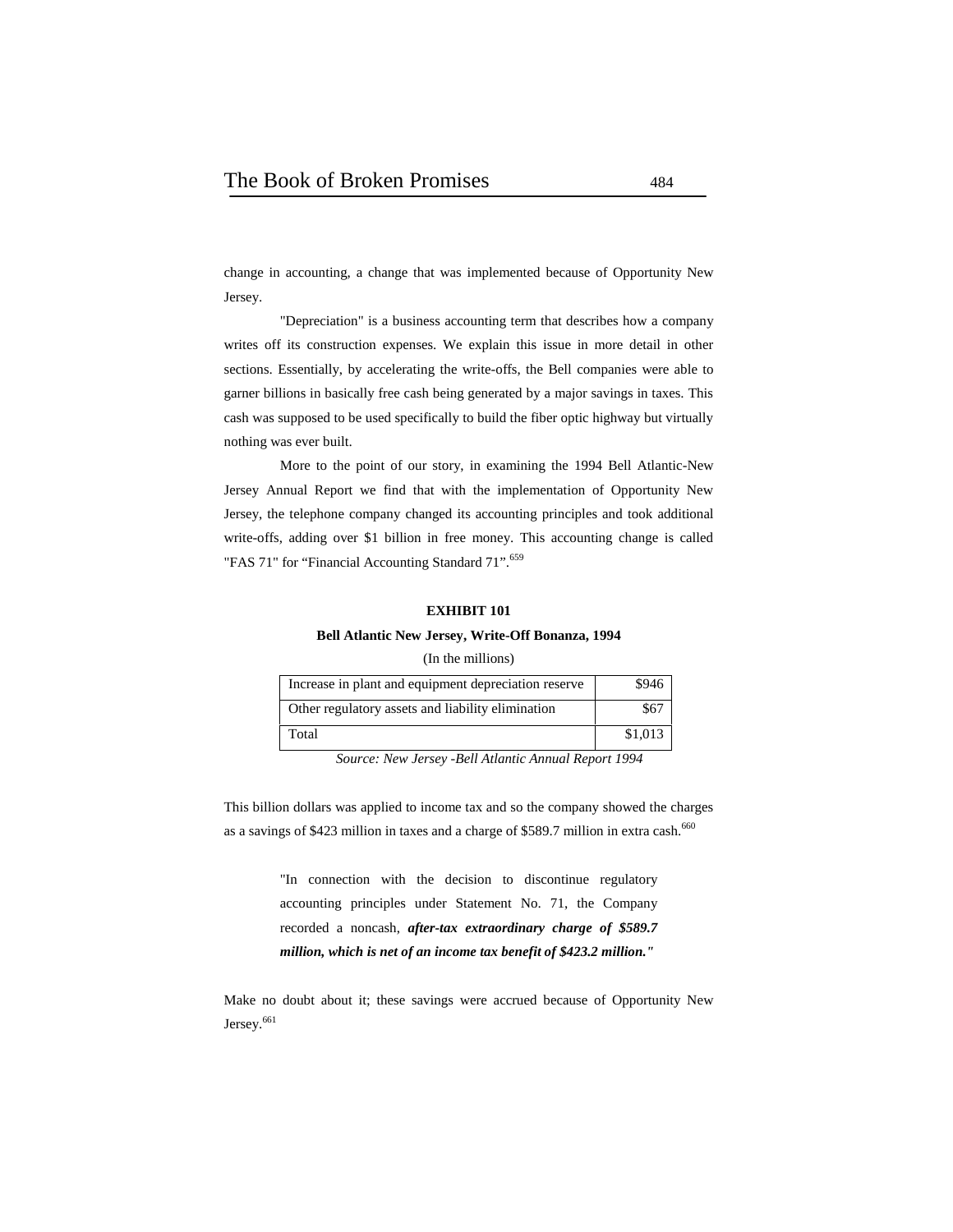"The Company's determination was that it was no longer eligible for continued application of the accounting required by Statement No. 71. It was based on the belief that the convergence of competition, *technological change (including the Company's technology deployment plans),* actual and potential regulatory, legislative and judicial actions, and other factors were creating fully open and competitive markets."

## **Other Analyses Demonstrate Verizon's Ability to Benefit from ONJ at the expense of Customers.**

The Advocate's report was not the only data to show that Verizon New Jersey had essentially gamed the regulatory system in order to make more money. A study done by Economics & Technology found many of the same issues  $-$  a failure to invest coupled with cuts in expenses and new profits, and the only opportunity was to New Jersey Bell, not the customers.<sup>662</sup>

> "The state's current regulation system, which was authorized by the New Jersey legislature in its 1992 *Telecommunications Act*, offers Bell Atlantic-New Jersey, Inc. (BA-NJ) expanded pricing flexibility and the opportunity for significantly increased earnings in exchange for a commitment by BA-NJ to substantially increase its level of investment in New Jersey's telecommunications infrastructure under the so-called 'Opportunity New Jersey' (ONJ) Plan.

> "In the five years following the Board of Public Utilities' adoption of the ONJ Plan, BA-NJ has enjoyed major financial benefits even though it has not increased its investment as promised and has opposed competition at every turn. The increased pricing and earnings flexibility coupled with reduced investment and continued monopoly pricing practices has enabled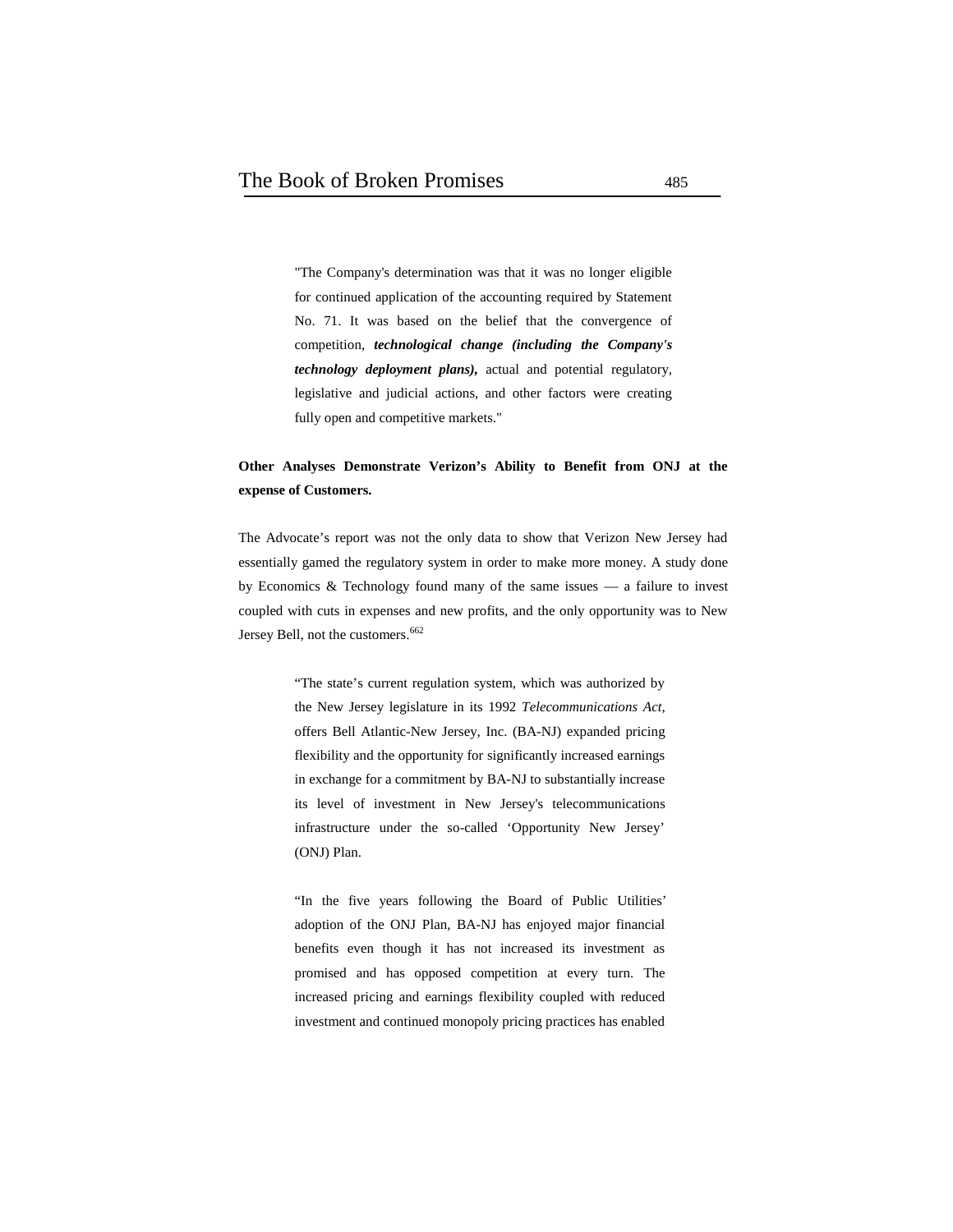BA-NJ's profits to soar under alternative regulation. Consumers clearly have suffered under the ONJ Plan from unnecessarily inflated prices for many services, and have received few benefits in the form of new services and increased competitive choices."

The report continues: "Since the adoption of the ONJ Plan in 1993:

- "BA-NJ's financial return on equity (ROE) jumped from 22% to almost 40%.
- "Rather than put those profits back into its telecommunications infrastructure, BA-NJ actually *disinvested* some \$76-million between 1993 and 1995." ("Disinvestment" is to write-off more than you put into new construction.)
- "BA-NJ has paid increasing dividends to its parent holding company since 1993, and in fact, BA-NJ's dividend payments to Bell Atlantic Corp. are among the highest, on both a relative and an absolute basis, of any BA operating company.
- In 1997, BA-NJ provided a \$559-million dividend to its parent equating to approximately \$93.17 per access line per year (or \$7.76 per line per month). By way of comparison, BA NY's dividend was only \$42.52 on a per-access line basis (\$3.54 per line per month)."

#### **Access New Jersey (ANJ) is Added**

The Ratepayer Advocate's solution for these harms was to make sure that Verizon was put back on track to build out the networks, and, as penance, Verizon NJ should be making these new, fabulous broadband services available to schools and libraries.

> "Having established the Board's legal authority to modify the Plan so as to equalize the level of ONJ benefits between the business community and the education, low-income, residential rural and urban communities, the Ratepayer Advocate urges the Board to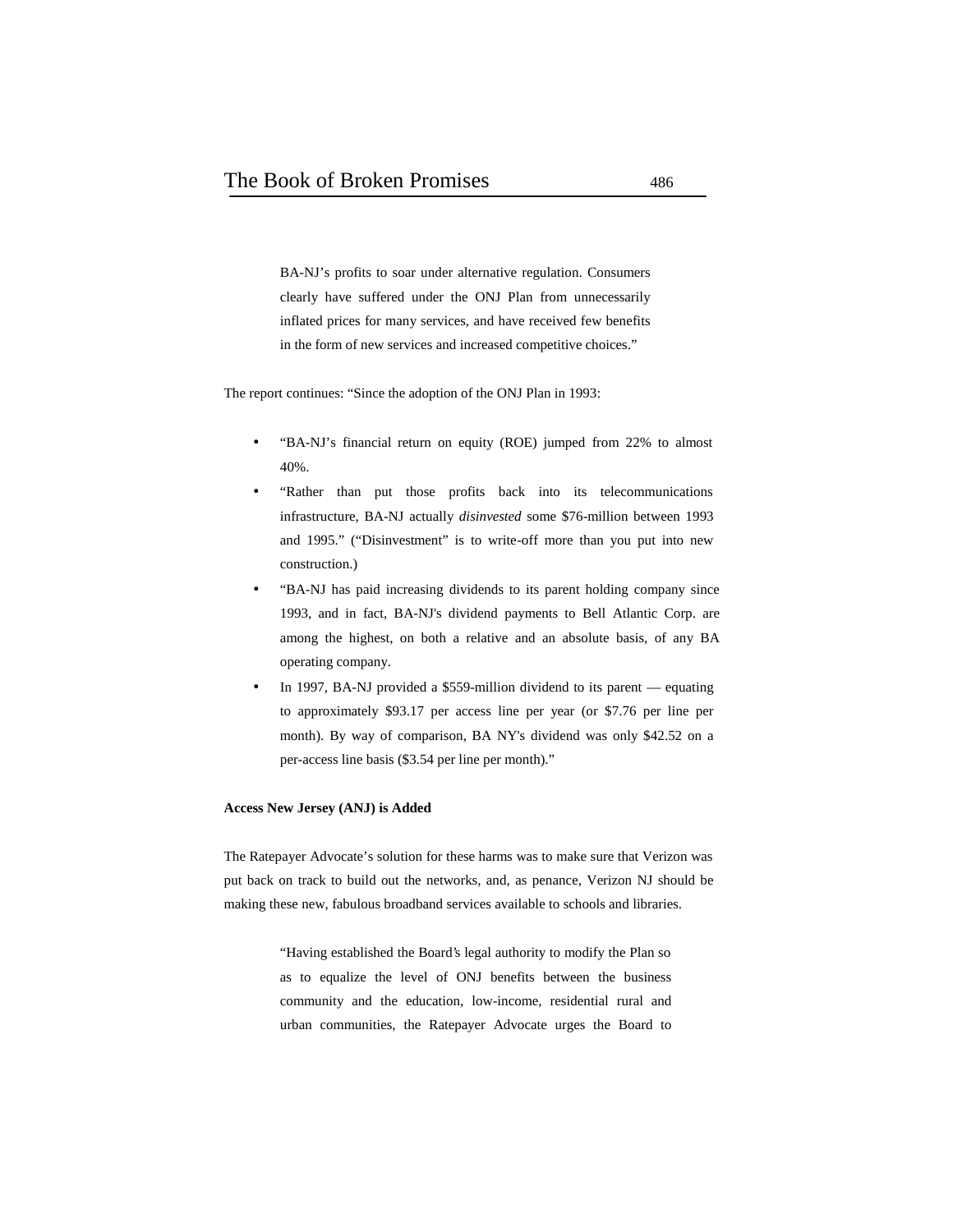modify ONJ to require BA-NJ to (1) create a fund to wire all public and not-for-profit schools and libraries for broadband capability by the year 2000 and provide these institutions with Internet access and discounted rates for these and other services; (2) institute rate reductions."<sup>663</sup>

Access New Jersey was added in 1997. Verizon's press release<sup>664</sup> in 2000 stated it had built a 'video portal' to "deliver broadband video services to schools".

> "New Jersey's K-12 students have a new gateway to learning through a statewide video portal and "virtual academy" that is the first of its kind in the nation. The video portal, provided by Verizon New Jersey, enables schools around the state to hold live, interactive video classes for students statewide without incurring long-distance charges.

> "Verizon is the first local phone company to deliver broadband video services on a large scale to schools across LATA (long distance) boundaries under a provision of the Telecommunications Act of 1996. The portal provided by Verizon is part of the company's Access New Jersey program to provide advanced technology to the state's K-12 schools and public libraries.

But there was a massive gap between bringing the committed speeds of 45 Mbps to the schools and libraries versus selling very expensive services that most schools couldn't afford.

Testimony by Thomas H. Weiss, on Behalf of the New Jersey Division of the Ratepayer Advocate, May  $15, 2001^{665}$  outlined the findings.

> "While I found that approximately 98 percent of all New Jersey schools currently have some form of access to the Internet, only about 50 percent enjoy such access at wideband or broadband bit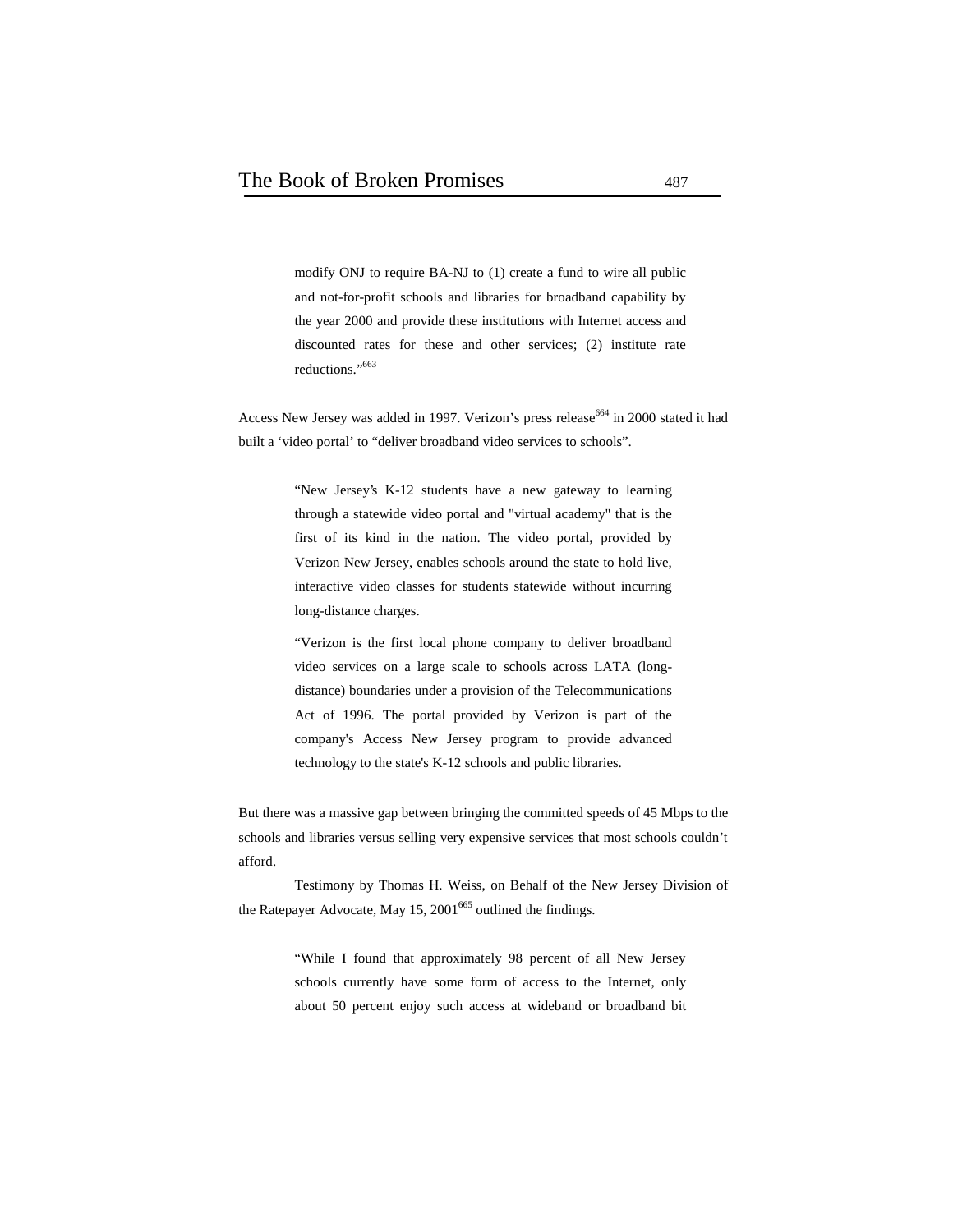transfer rates — rates that would permit the transmission of virtual full motion interactive video signals.

"This is an unacceptable penetration rate given that VNJ has deployed technology sufficient to enable wideband access, or better, to reach all schools in the state. I conclude that in order to effect improved deployment of wideband and broadband access for schools and libraries, VNJ should increase substantially the level of the discounts from tariff rates at which it offers wideband and broadband access to New Jersey schools and libraries."

Weiss continued, outlining that average speed in 2001 was 1.5 Mbps.

"According to Verizon, schools and libraries in New Jersey are using approximately 2,700 data circuits at discounted prices under the ANJ program. Service is taken within the full range of bit transfer rates from 128 Kbps ISDN through OC3 SONET. By far the most extensively employed service is ATM at 1.5 Mbps."

The next exhibit is Verizon Access New Jersey pricing sheet as of 2008 and gives the services and costs offered to schools, including the discounts. Even with the discount, a 45 Mbps service cost over \$1,825.00 a month. By 2008, fiber optics should have been almost ubiquitous in the state and should have cost \$50.00-\$100.00 a month or less with a discount, especially since these networks were being built with the help of excess profits charged to customers and were supposed to be part of the state utility networks. Also, since the schools were buying in bulk and there appears to be one provider for Access New Jersey — Verizon — it's clear that Verizon was able to take advantage of a captive audience. Also, we have no way of knowing just how many schools and libraries were upgraded to a fiber optic wire.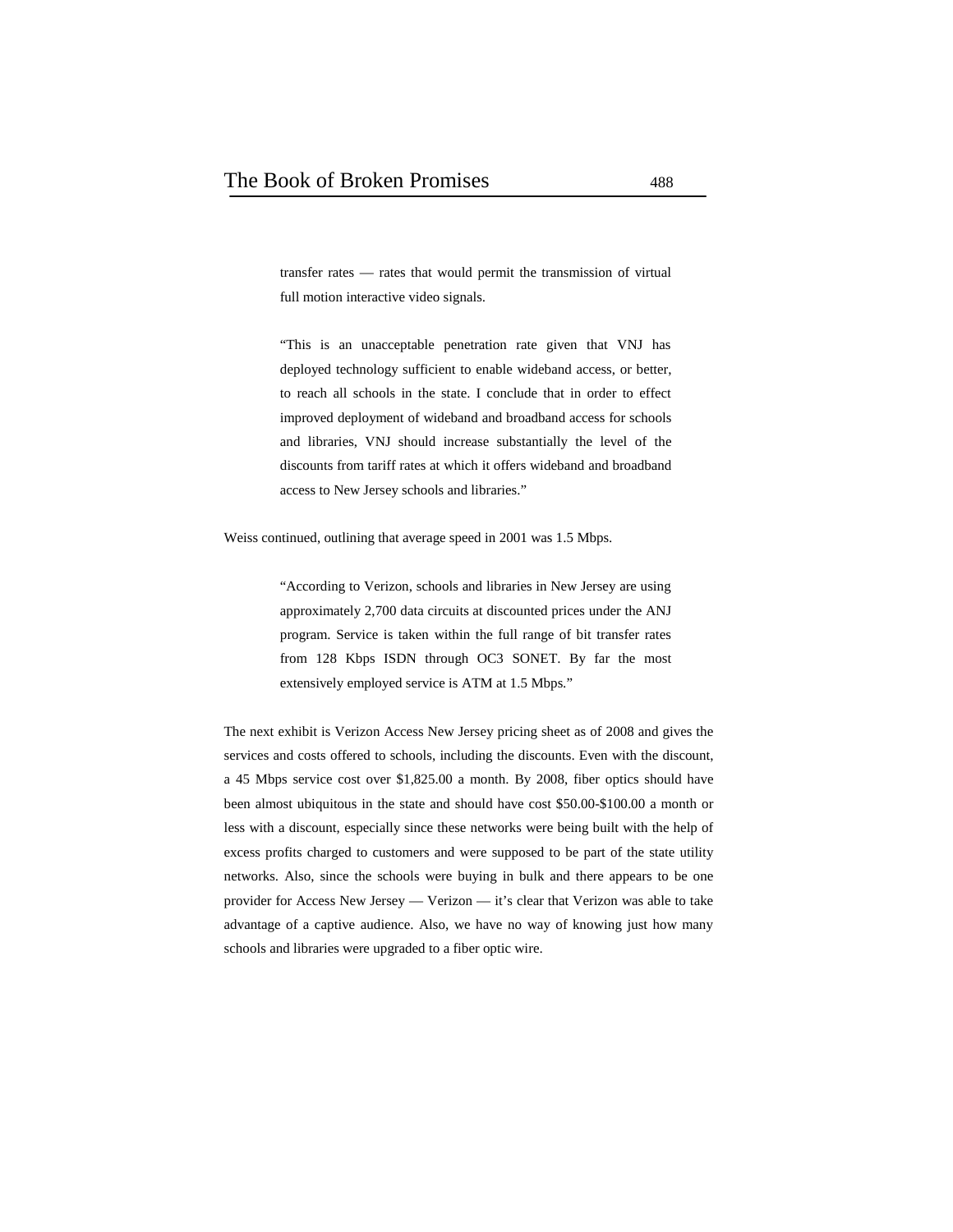| <b>Services</b>                                  | Quantity | <b>Current</b><br>Monthly<br><b>Tariff Rate</b><br>(Ea) | % off Current<br><b>Tariff Rate</b> | Monthly<br>Education<br>Rate (Ea.) | Non-<br>Recurring<br>Charges<br>(En.) |  |
|--------------------------------------------------|----------|---------------------------------------------------------|-------------------------------------|------------------------------------|---------------------------------------|--|
| Verizon's Access New Jersey Frame Relay Service: |          |                                                         |                                     |                                    |                                       |  |
| 56 kbps Subscriber Network Access Line (SNAL)    |          | \$175                                                   | 43%                                 | \$100                              | N/A                                   |  |
| 1.5 mbps Subscriber Network Accuss Line (SNAL).  |          | \$435                                                   | 31%                                 | 3300                               | N/A                                   |  |
| 4 mbps Subscriber Network Access Line (SNAL)     |          | \$2,300                                                 | 42%                                 | \$1,325                            | <b>N/A</b>                            |  |
| 6 mbps Subscriber Network Access Line (SNAL)     |          | \$2,600                                                 | 45%                                 | \$1,425                            | N/A                                   |  |
| 22 mbps Subscriber Network Access Line (SNAL)    |          | \$3,000                                                 | 46%                                 | \$1,625                            | N/A                                   |  |
| 45 mbps Subscriber Network Access Line (SNAL)    |          | \$3,800                                                 | 52%                                 | \$1,825                            | N/A                                   |  |
|                                                  |          |                                                         |                                     |                                    |                                       |  |

**EXHIBIT 102 Access New Jersey Pricing for Broadband, 2008**

**Doubling Up?** The Universal Service Fund, which is a tax on any interstate call/cell phone call or service, was designed to make sure everyone in America can get phone service, as well as other activities. One component, commonly dubbed the "E-Rate", has a Schools & Libraries Fund which gives discounts to schools — while the phone companies get reimbursed for their full business rates. This caveat, on a web site about school funding, explains that the schools could also get USF funding on their 'ANJ services'.

> "Effective 7/1/02 schools and libraries participating in Verizon's Access New Jersey program will be able to apply for federal Universal Service discounts on their ANJ services. All schools and libraries intending to file for E-Rate discounts should follow the procedures outlined …before signing any new contract for telecommunications services."<sup>666</sup>

As of 2013, there are only remnants of the ANJ agreement; the web site is a placeholder in the state 'archive' with none of the links working.<sup>667</sup>

#### **Bring on FiOS, Bring on Cable.**

While we discuss FiOS in detail elsewhere, it is important to remember that Verizon decided to rewrite history. In New Jersey, where fiber optic deployments were supposed to have been in full swing by 1995, Verizon now claimed that the first fiber optic deployments were about to happen — but about a decade later.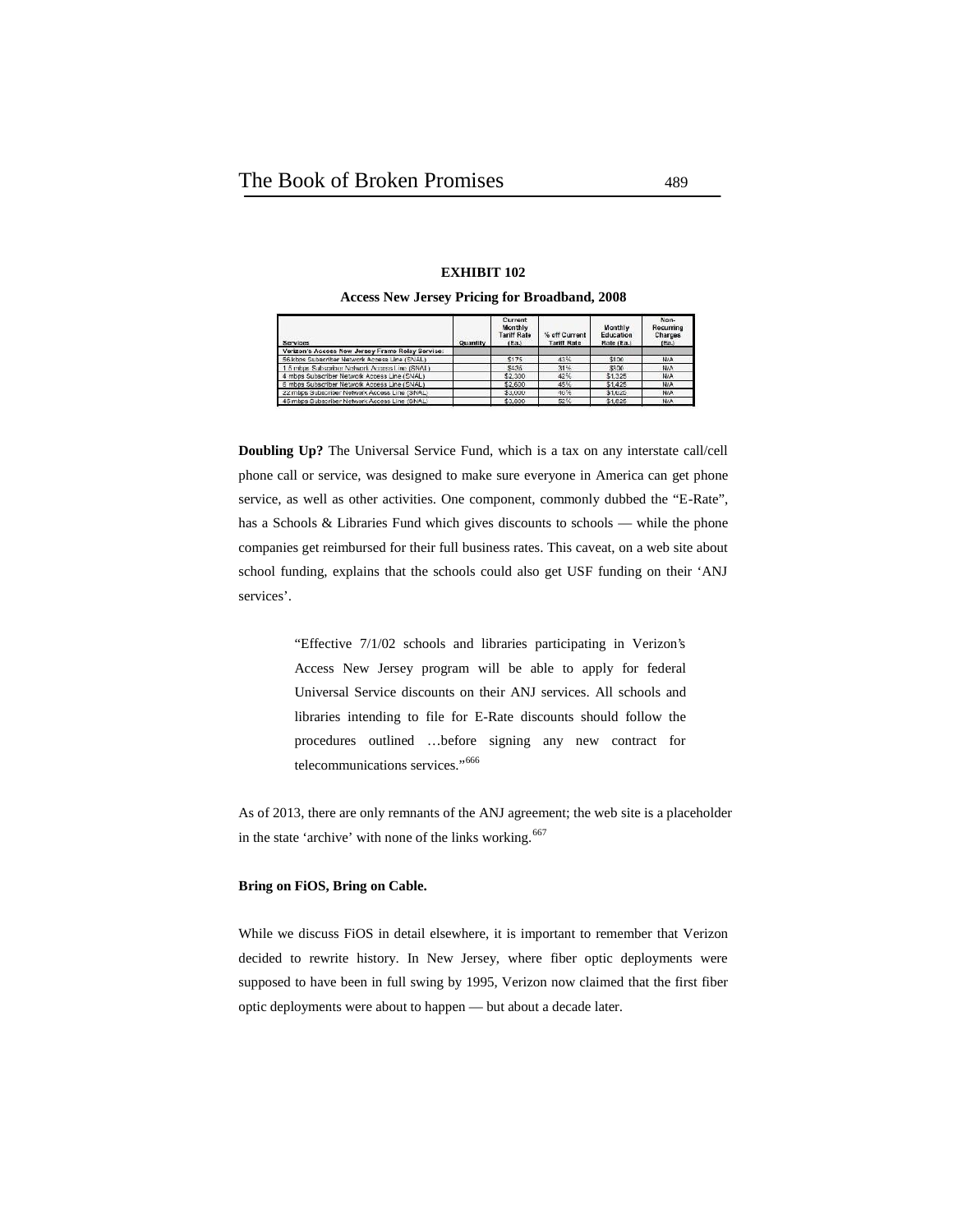Verizon's FIOS Announcement, May 19, 2004<sup>668</sup>

"Verizon, in Historic First, Begins Large-Scale Rollout of Advanced Fiber-Optic Technology with Keller, Texas, Deployment. Verizon has begun installing in Keller a new technology known as fiber to the premises (FTTP), which uses fiber optic cable and optical electronics to directly link homes and businesses to Verizon's network. The fiber optic connections will replace traditional copper-wire links.... Although the use of fiber optic technology is common throughout the telecom industry, *Verizon is the first company to begin using it to directly connect homes and businesses to the network on a widespread scale."*

With total amnesia, in 2004, Verizon New Jersey stated it was about to 'begin' bringing fiber optic services, again, to New Jersey. But first, Verizon wanted another round of new deregulations passed so once again they used this broadband carrot to hold the state hostage. *Associated Press*<sup>669</sup> put it this way:

"Verizon tells staff it may not build fiber network in N.J.

"Verizon, the state's dominant phone carrier, is threatening to drop plans to install a \$250 million fiber-optic network because state regulators will not let it charge competitors more to lease its local lines.

"'We believe the future is broadband. The question for New Jersey is whether it will be sooner or later?' Verizon-New Jersey spokesman Richard J. Young said Friday… Verizon advised 4,000 managers of the review in an e-mail Wednesday. 'This decision comes as a result of the New Jersey Board of Public Utility's failure last week to make any meaningful improvement in the artificially low rates Verizon can charge competitors for leasing its network facilities', the memo said."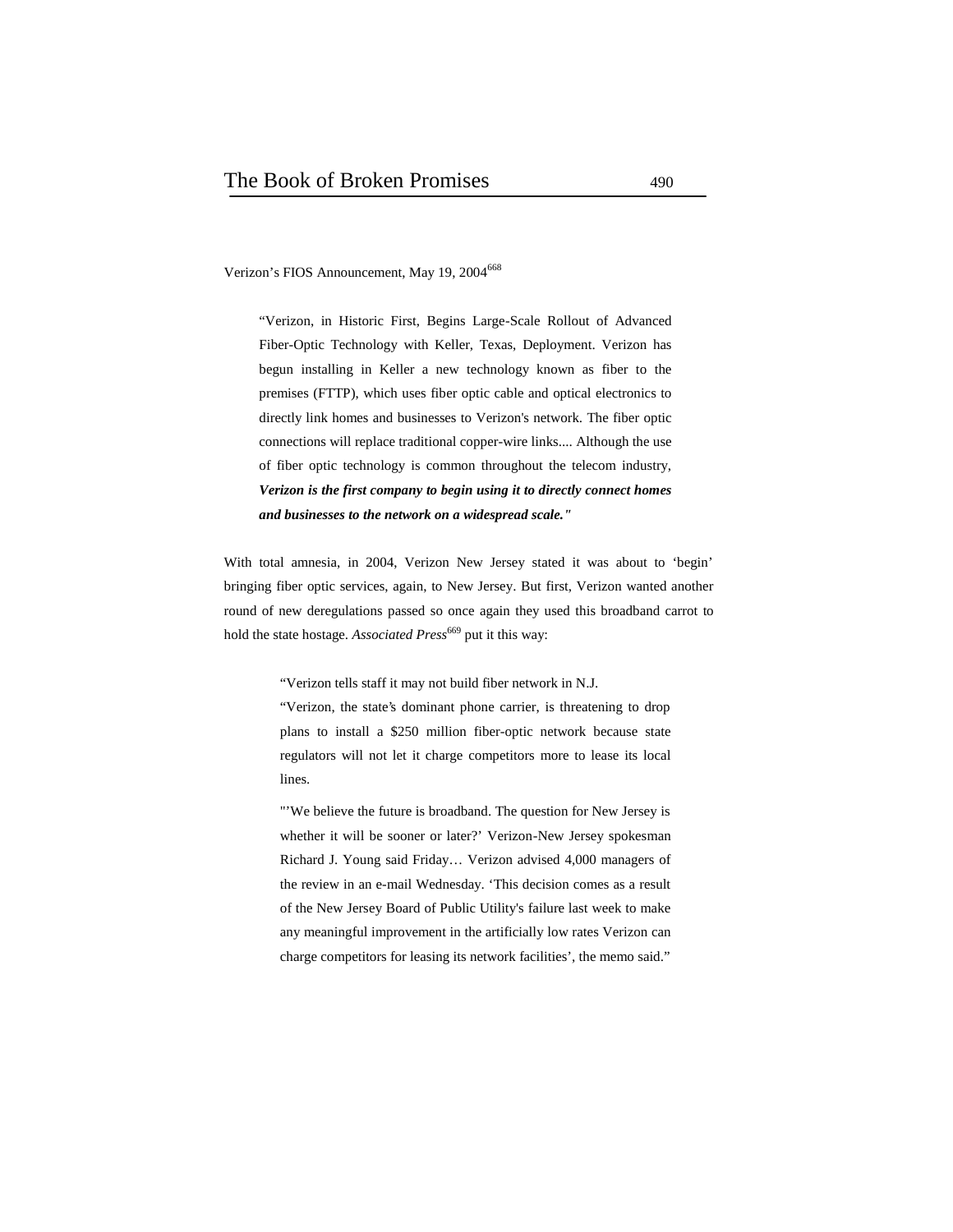And as we will soon discuss, Verizon New Jersey even stopped building out any of the networks — their construction expenditures went from about \$1 billion in 2000 to \$395 million in 2004 — a drop of 60%.

After the state capitulated, according to a letter from New Jersey League of Municipalities in April 2005, Verizon once again said that it was delivering fiber optics and it would be part of the obligations under Opportunity New Jersey and completed by 2010.<sup>670</sup>

> "In 1993 the NJ Board of Public Utilities (BPU) came to an agreement with Verizon, called Opportunity New Jersey, which obligates Verizon to upgrade its telephone network by 2010 to include broadband access throughout its service area. Verizon's installation of fiber optic cable is part of this telephone system upgrade and subject to BPU review for compliance with applicable laws governing the telephone system.

> "Verizon has assured us on several occasions that they intend to abide by all appropriate state and municipal processes, including franchising, if and when they officially seek to offer video service over their fiber optic network."

#### **Verizon New Jersey's FIOS TV Cable Franchise.**

Not to miss a beat, right after FiOS was announced, Verizon and AT&T, via the ALEC-based bills, went state-to-state to call for offering cable TV over the existing FiOS networks. In New Jersey, Verizon started heavily promoting this type of 'system wide' cable franchise, where 'system-wide' was a made-up term, so that the company only had to do their own territories and not, for example, the entire state.

According to an article in *NorthJersey.com*,<sup>671</sup> the company planned to roll out services possibly by 2006.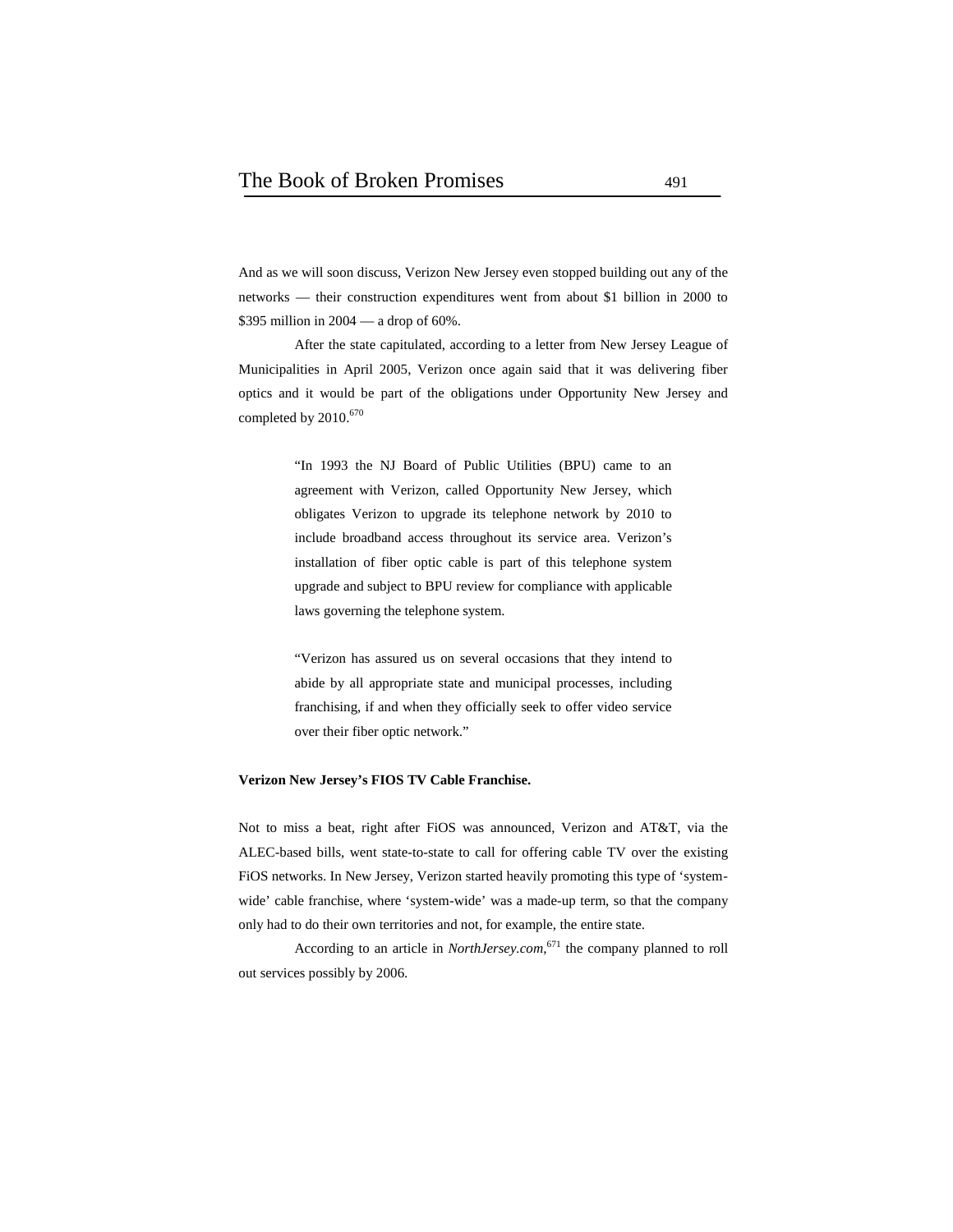"Verizon said it will be ready to turn on TV service in 70 towns by year-end. If the franchise process begins on a town-by-town basis this summer, consumers won't see service until mid-2006."

And a bill did pass, but with a small ironic twist. As discussed before, Verizon New Jersey had a campaign being run by the astroturf group "Consumers for Cable Choice".

On January 30, 2006, Assemblyman John E. Rooney requested that the State start an investigation into Verizon New Jersey and NJ Consumers for Cable Choice (C4CC). While we found no serious consequence of this action, the investigation was amusing to read, as it reveals the standard operating procedure for C4CC that was documented in other states.

> "An Assembly Resolution urging the Attorney General and the Board of Public Utilities to investigate certain conduct of Verizon New Jersey and New Jersey Consumers for Cable Choice.

- Verizon New Jersey ("Verizon") has been seeking a Statewide cable television franchise; and
- According to an article in *The Record* on January 1, 2006, Verizon took the names of New Jersey residents and, without their permission, generated letters in support of Verizon's plan using those residents' names and sent them to State Legislators; and
- *The Record* reported that, in at least one case, Verizon even went so far as to create fake stationery for the letter supposedly sent by the person whose name was used without permission; and
- *The Record* story also cited examples of letters which were purportedly sent by people who may not exist or were sent from street addresses that cannot be found; and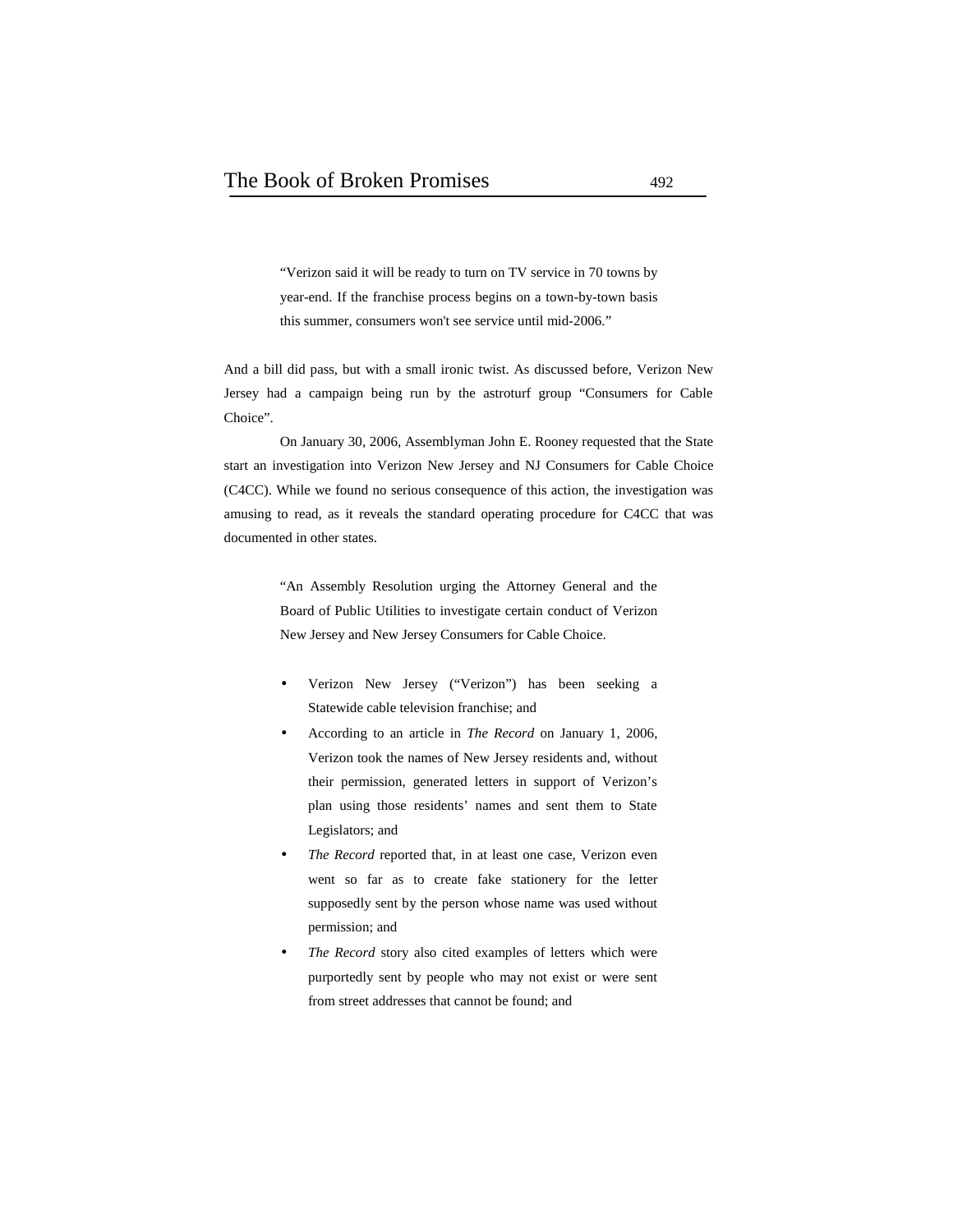Whereas, According to *The Record* story, a group calling itself "New Jersey Consumers for Cable Choice", which has been actively lobbying in favor of pro-Verizon legislative action and which represents itself to be an independent coalition of community and civic groups, was actually created with \$75,000 in "seed money" from Verizon."

"This House urges the Attorney General and the Board of Public Utilities to undertake an investigation as to whether Verizon New Jersey and New Jersey Consumers for Cable Choice have violated any laws by sending letters through the mail which purport to be from persons who have not given permission for their names to be put on the letters; by committing fraud in misrepresenting constituent opinion to Legislators; and by misrepresenting to Legislators and the public that a supposedly independent grassroots organization was in fact created with funds provided by Verizon New Jersey."

And yet C4CC congratulates the State of New Jersey for allowing a system-wide cable franchise — and supposedly saving \$19 million a month, \$220 million a year.

> "C4CC Congratulates NJ on New Cable Competition Law. TRENTON, N.J. (August 5, 2006) — Consumers for Cable Choice and its Garden State sister organization today hailed New Jersey's new cable competition law, which will help consumers save as much as \$19 million on their monthly bills this year.

> 'With today's high price of gas taking its toll on everything from family road trips to school supplies and the cost of morning cereal, the savings that will come from this law will really help New Jersey families,' said Robert K. Johnson, C4CC president.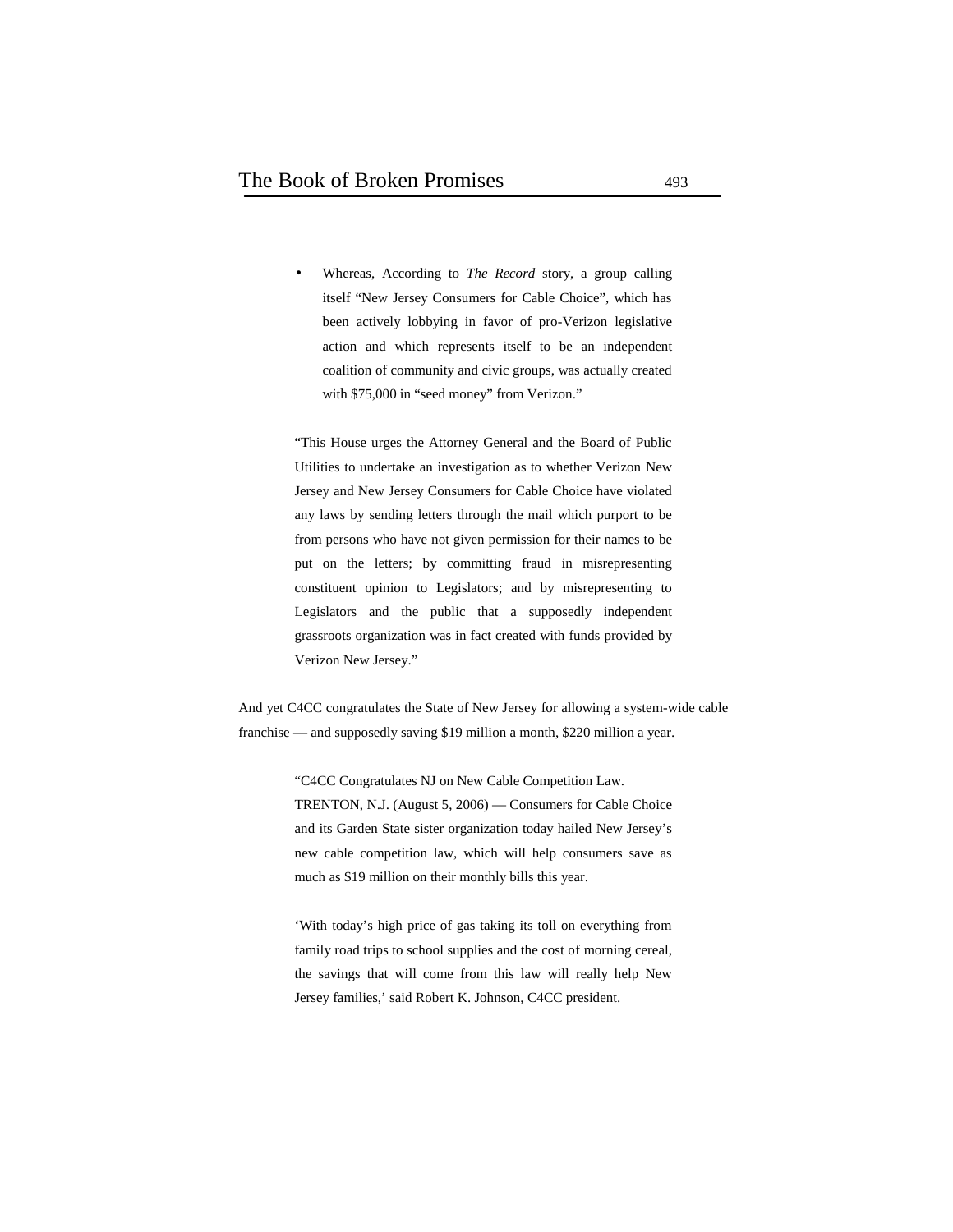"Rachel Holland, executive director of C4CC New Jersey, said consumers in the Garden State are relieved to see the bill become law. 'This law puts out a welcome mat for new cable television providers, and New Jersey residents are ready to open their doors to better prices, better service and innovative products,' Holland said."

#### **How Far Did Verizon Get with a Fiber Optic Service?**

Verizon was granted the system-wide cable franchise, yet unbelievably the state never tied the franchise to Opportunity New Jersey, even though the cable service is made possible because it rides over the wires that were part of the original ONJ commitments.

And in 2013, Verizon's cable franchise was up for renewal and the State's assessment report on Verizon's cable franchise deployment is a grim story of just how the state got played. In the end, Verizon was only responsible for 70 communities to be fully wired, with 352 other municipalities partially wired. And since 2010, Verizon has slowed the progress to a crawl.

> "In the June 2010 report, Verizon represented that its FiOS service passed 1.9 million New Jersey homes. Verizon indicates in its comments that it now has already passed more than 2.2 million premises with its FiOS network in New Jersey, and is presently offering cable television service in all or parts of 352 of the total 372 towns in its franchise. As of December 31, 2012, Verizon provided FiOS to approximately 600,000 customers. Data appears to indicate that Verizon's deployment efforts have decreased dramatically in the last three years, with only three towns being added to the franchise since the June 2010 report. However, the State Act does not require that Verizon provide service outside of the 70 must-build towns, and it is therefore within Verizon's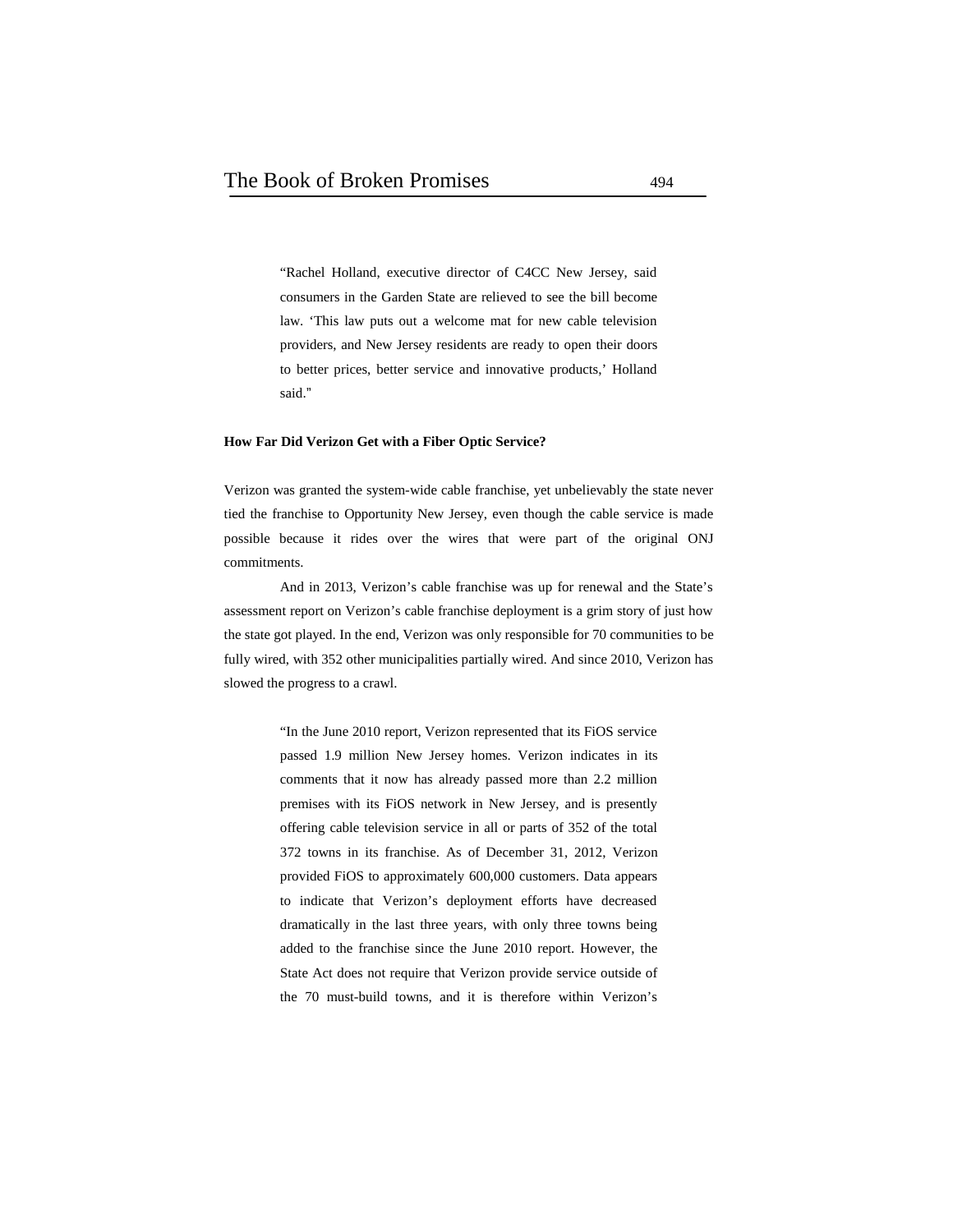discretion as to where they will deploy service outside of its statutory deployment commitments."<sup>672</sup>

#### **Stow Creek, Greenwich and Mantoloking; A Tale of Three Cities**

The story might have ended with literally one-third to one-half of customers never getting upgraded — except for some wrinkles — and new evidence.

In 2012, the NJBPU issued two Orders to show cause pertaining to Verizon New Jersey's broadband commitments and service quality issues. One 'show cause' order $673$  asked Verizon to explain why they failed to wire 100% of their territories with a broadband service as they had promised. Moreover, the original ONJ laws were never 'disturbed', thus the commitments are still in force.

#### As the NJBPU writes

"Pursuant to the Order, (known as "PAR-1") Verizon was required to achieve Opportunity New Jersey (ONJ) in its entirety, including full broadband capability, by the year 2010, specifically, switching technologies match with transmission capabilities to support data rate up to 45,000,000 bits per second and higher, which enable services, for example, that will allow residential and business customers to receive high definition video and to send and receive interactive video signals with complete deployment by 2010.

"By order dated August 19 2003… the Board approved a second plan for alternative regulation (PAR-2) that replaces PAR-1. PAR- 2 further enhanced Access New Jersey (ANJ), but did not disturb the existing ONJ broadband commitments made by Verizon."

 "Based upon information and belief, residents of Greenwich and Stow Creek, Cumberland County are not being provided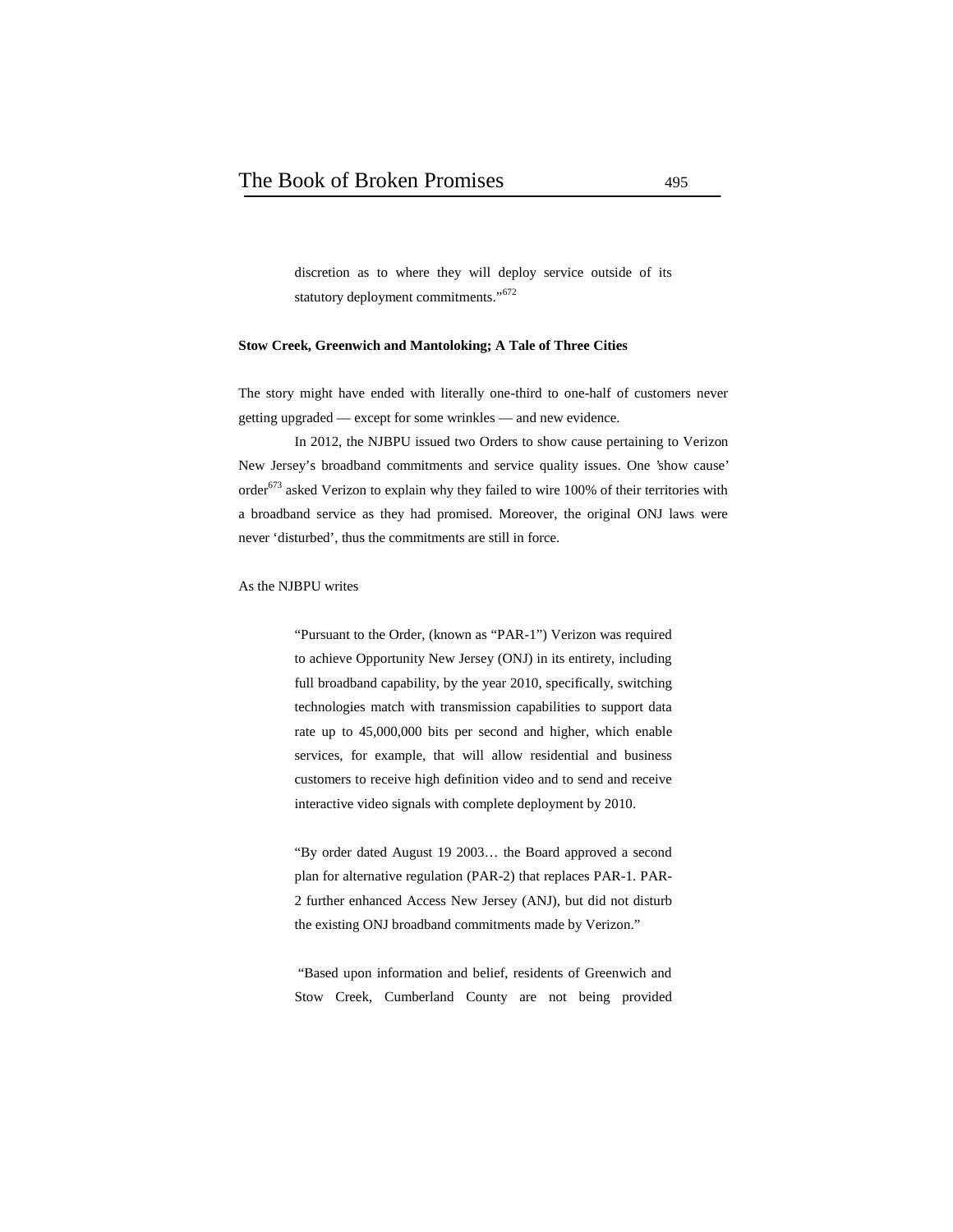broadband capabilities consistent with ONJ. To date, full deployment of broadband has not been achieved.

"The Board hereby orders: Verizon to show cause before the Board why the Board should not Verizon failed to comply with the PAR order in providing full broadband capability by 2010."

On April 29, 2013, the NJBPU issued another Order $674$  for the two towns to be upgraded by Verizon but this Order does not reference the ONJ commitments to have the rest of the state completed by 2010 with a fiber optic service capable of 45 Mbps in both directions; it only deals with quality-of-service issues as the reason for Verizon supplying fiber optic services.

Mantoloking, located near the ocean, wasn't as lucky. After Superstorm Sandy came through in October 2012, the town's phone lines, power lines, not to mention homes and businesses, had extensive damage. Verizon decided that it would not 'fix the copper wiring' but instead would put these customers onto Voice Link, a 1990s-styled cell phone service that can't handle basic data applications like a fax machine or alarm monitoring.

Verizon had filed in New York to 'discontinue' wired phone service and push customers onto Voice Link. On Fire Island, this resulted in a mass filing of comments by the citizens with the state commission.

In September 2013, Verizon New York backed down; it claims it is now going to wire Fire Island with fiber by Memorial Day 2014. Mantoloking hasn't taken any steps in the matter, even though the law is on its side.

## **Should Verizon New Jersey be Taken to Court? How Much Money Did They Collect for this Broadband Scandal and What Were the Economic Harms?**

The State required Verizon to submit an annual infrastructure report that would detail the amount of upgrades accomplished for different technologies from 1996-2010. Verizon submitted these reports faithfully, but as the data shows, Verizon New Jersey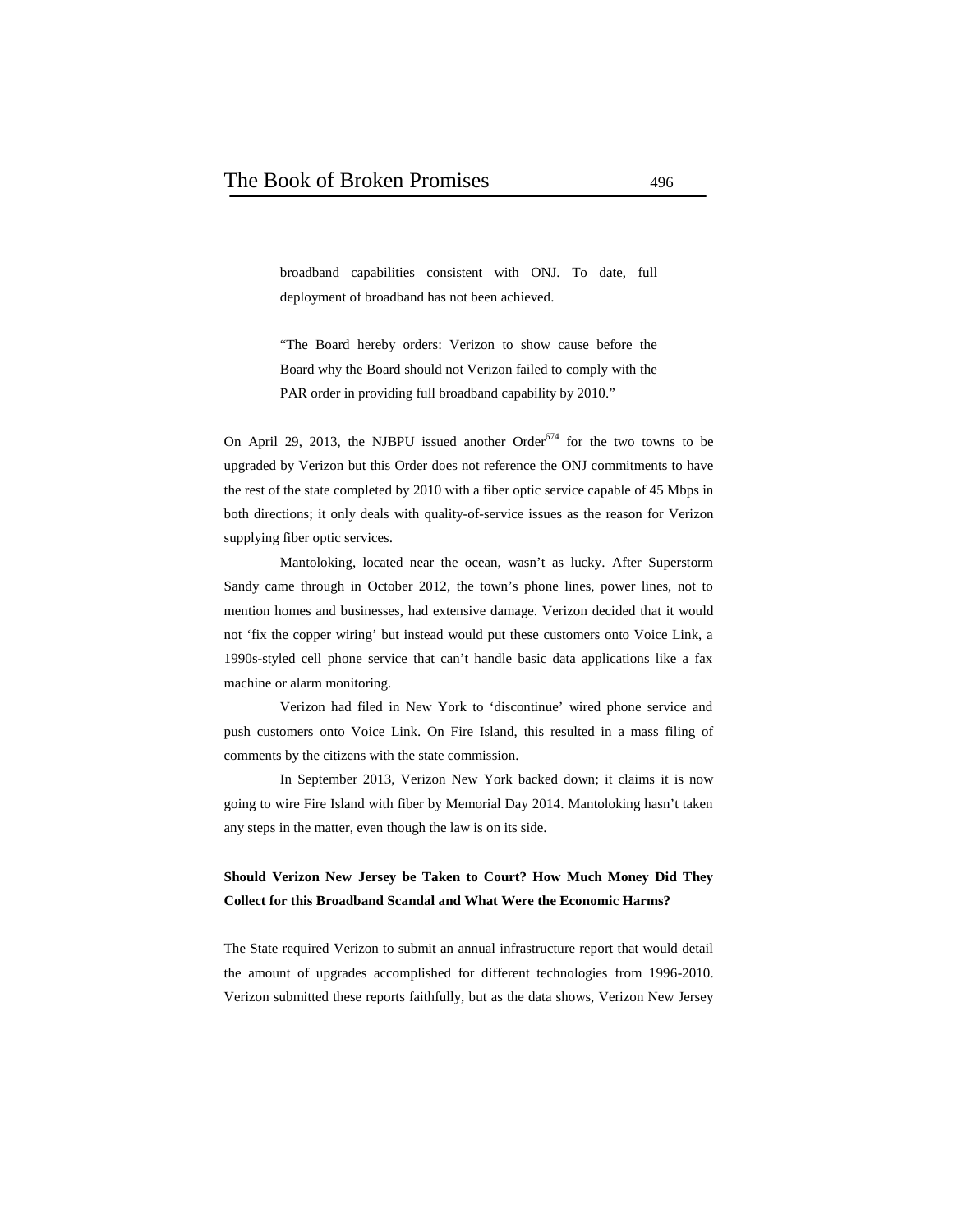was lying about its deployments in every year. The following exhibit is from Verizon's 2001 infrastructure report.

#### **EXHIBIT 103**

#### **Verizon, New Jersey Annual Infrastructure Report, 2001**

| <b>APPENDIX</b>                                    | Service Capability & |      |      |          |           |                  |
|----------------------------------------------------|----------------------|------|------|----------|-----------|------------------|
| Enabling Technology Deployment                     |                      |      |      |          |           |                  |
| L Opportunity New Jersey's<br>Service Capabilities | 1997                 | 1998 | 1999 | 2000     | 2001      | Commitmerts      |
|                                                    |                      |      |      |          |           |                  |
| Advanced Intelligent Network                       |                      |      |      |          |           |                  |
| w/o acceleration (est)                             | 80%                  | 88%  | 94%  |          |           |                  |
| with acceleration (act)                            | 100%                 |      |      | achieved | 100% 1998 |                  |
| Narrowband fup to 144 kbps)                        |                      |      |      |          |           |                  |
| w/o acceleration (est)                             | 74%                  | 82%  | 87%  |          |           | mone             |
| with acceleration (act)                            | 100%                 |      |      | achieved |           | <b>100% 1998</b> |
| Wideband (144 kbps to 1.5 mbps)                    |                      |      |      |          |           |                  |
| w/o acceleration (est)                             | 50%                  | 62%  | 71%  |          |           | none             |
| with acceleration (act)                            | 66%                  | 78%  | 84%  | 95%      |           | 95% 2000         |
| Broadband up to 45 mbps & higher)                  |                      |      |      |          |           |                  |
| w/o acceleration (est)                             | 1%                   | 3%   | 9%   |          |           | none             |
| with acceleration (act)                            | 34%                  | 35%  | 42%  | E2%      | 55%       | 100% 2010        |

The exhibit, taken directly from the report, shows the deployment schedule for two services, Wideband, which was 144Kbps to 1.5 Mbps, and Broadband, which has speeds "up to 45 Mbps & higher".

- $\blacksquare$ **w/o acceleration** is what would happen if the Opportunity New Jersey deregulation didn't happen.
- **with acceleration** means the law passed and the company got excess profits and tax perks to build out the networks.
- Ė Note the (act), meaning actual deployments vs the (est) which means estimated.

This type of bold face misrepresentation happened in every year. Verizon, in their response to the Show Cause Order, made obfuscation a new art form — 100% never meant 100% and the speeds were capabilities, not services. This is from Verizon New Jersey 2005 and 2010 annual infrastructure reports that they quote in their response.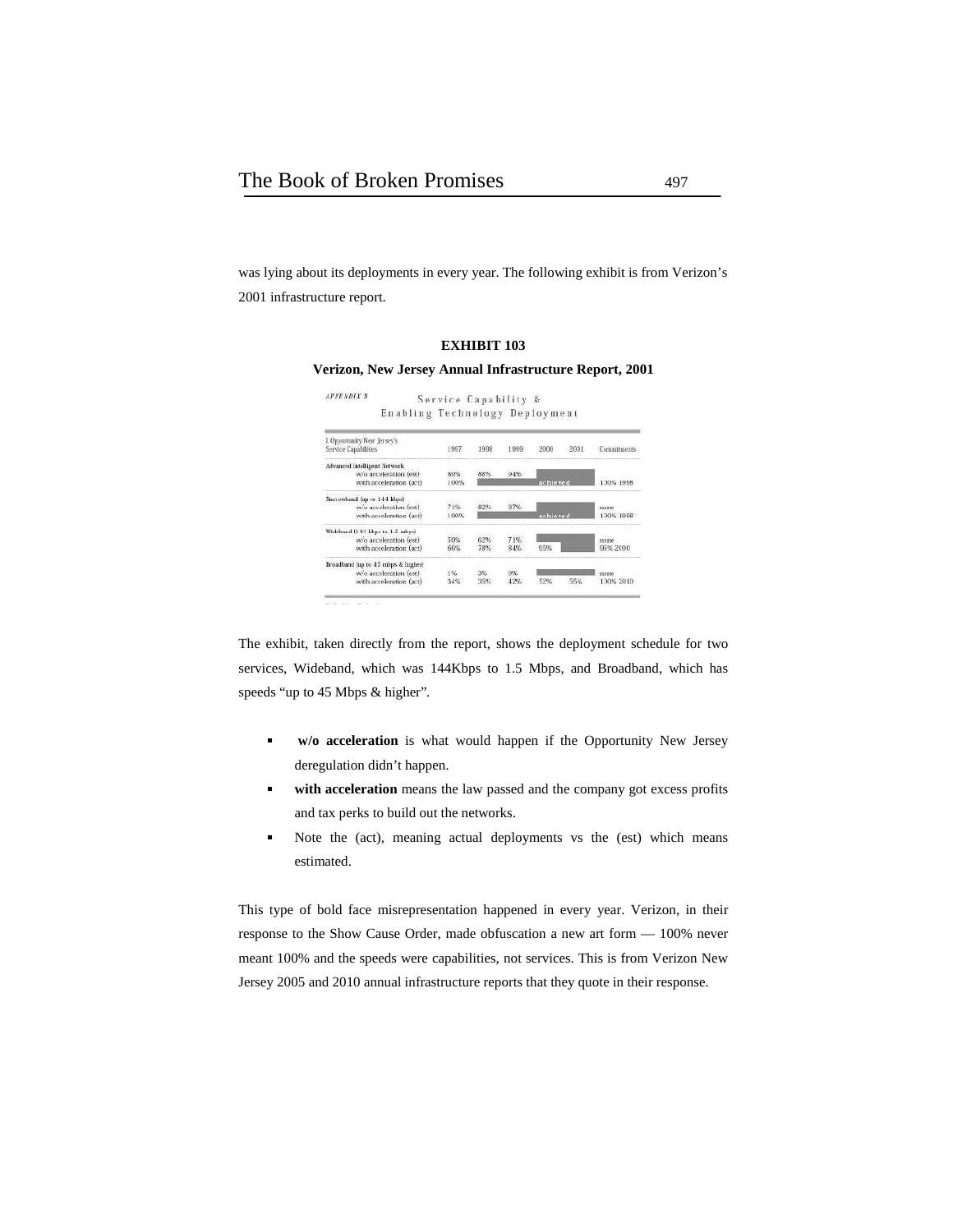#### **EXHIBIT 104**

#### **Verizon New Jersey's Infrastructure Report Summaries, 2005, 2010**

#### 2005 Infrastructure Report:

- 2.1 million miles of fiber
- · 83% broadband availability
- 129 Fast Packet Switches
- 62 ATM Switches
- Mass market deployment of FTTP
- · 100% of Verizon wire centers and 766 remote terminals equipped to provide DSI. service

#### 2010 (Final) Infrastructure Report<sup>14</sup>:

- 3.7 million miles of fiber
- Over 99% broadband availability
- · 100% digital switching
- High speed switching available statewide via 146 Fast Packet and ATM switches deployed hub locations around the state
- . DSL available in 100% of Verizon Central Offices and more than 750 remote terminals equipped for DSL
- 2.1 million premises passed with the fiber-to-the-home technology on the FiOS network

Notice that, in 2010 Verizon NJ claimed that they had "99% broadband availability", and this included DSL, which, as we discussed, was considered inferior in the companies' 1991 Deloitte Study. The "45 Mbps" doesn't appear at all; also notice 100% DSL and 100% Digital Switching are 'capabilities' in the networks and not actual services offered to residential or business customers.

In our rebuttal to Verizon's response of the Show Cause Order <sup>675</sup> we noted that annual reports were printed and mailed and they are public documents. The company fabricated statistics for massive financial gains — from 1996-2010, 15 years. The most-likely scenario is that Verizon believed no one would read, notice or have the fortitude to do anything about it.

#### **Verizon NJ Cable Competition Didn't Show Up, And Now It Won't.**

What do we know about the ONJ commitments and the actual deployment? The New Jersey cable franchise renewal and Verizon's own response to the State's Show Cause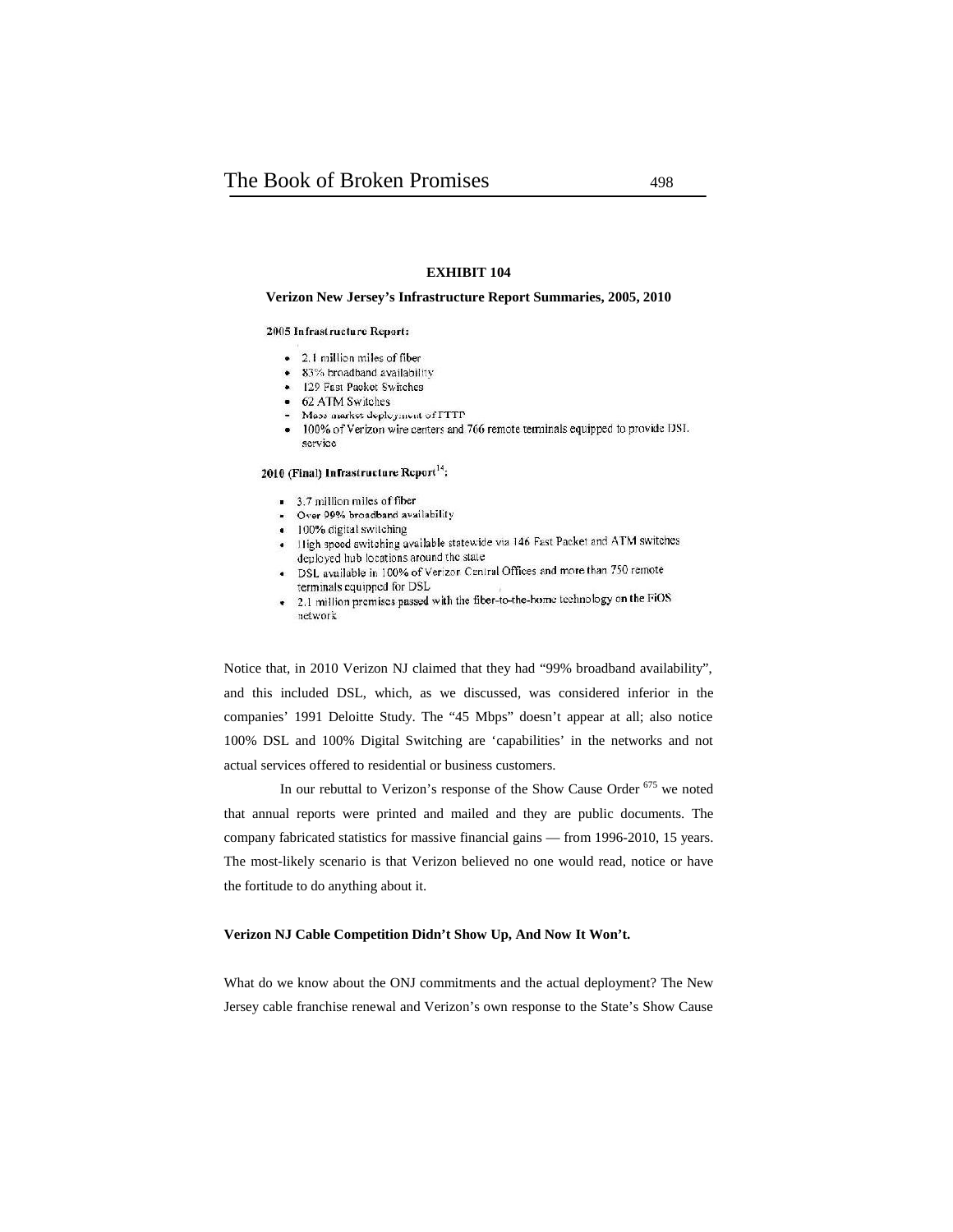Order give us data for actual deployments.



**EXHIBIT 105**

Beginning in 1995 and continuing through 2010, Verizon NJ was supposed to have 100% of the state completed. FiOS TV didn't start until 2007 and has now reached

about 50% completion.

- Verizon indicates in its comments that it now has already passed more than 2.2 million premises with its FiOS network in New Jersey.
- As of December 31, 2012, Verizon was offering FiOS cable to п approximately 600,000 customers.
- The State of New Jersey<sup>676</sup> has  $3.2$  million residences and  $782,000$  $\blacksquare$ businesses. Notice that in the above 2 bullet points they are using 'premises' and 'customers', not residences. Since lawyers write and OK these stats, we assume there is a reason they are not using the word 'residences'.
- There is a caveat in the 2012 Verizon Annual Corporate report $677$  that claims  $\blacksquare$ that in 2012, Verizon had a 33.3% penetration rate for FiOS video, which would mean that with 600,000 customers, 53% of Verizon New Jersey's premises are using the service, equating to 1.7 million homes passed by FiOS for cable service.

This all adds up to no cable competition from 1995-2007, 13 years; then it ramped up to the current 53% (though they could have added customers since 2012).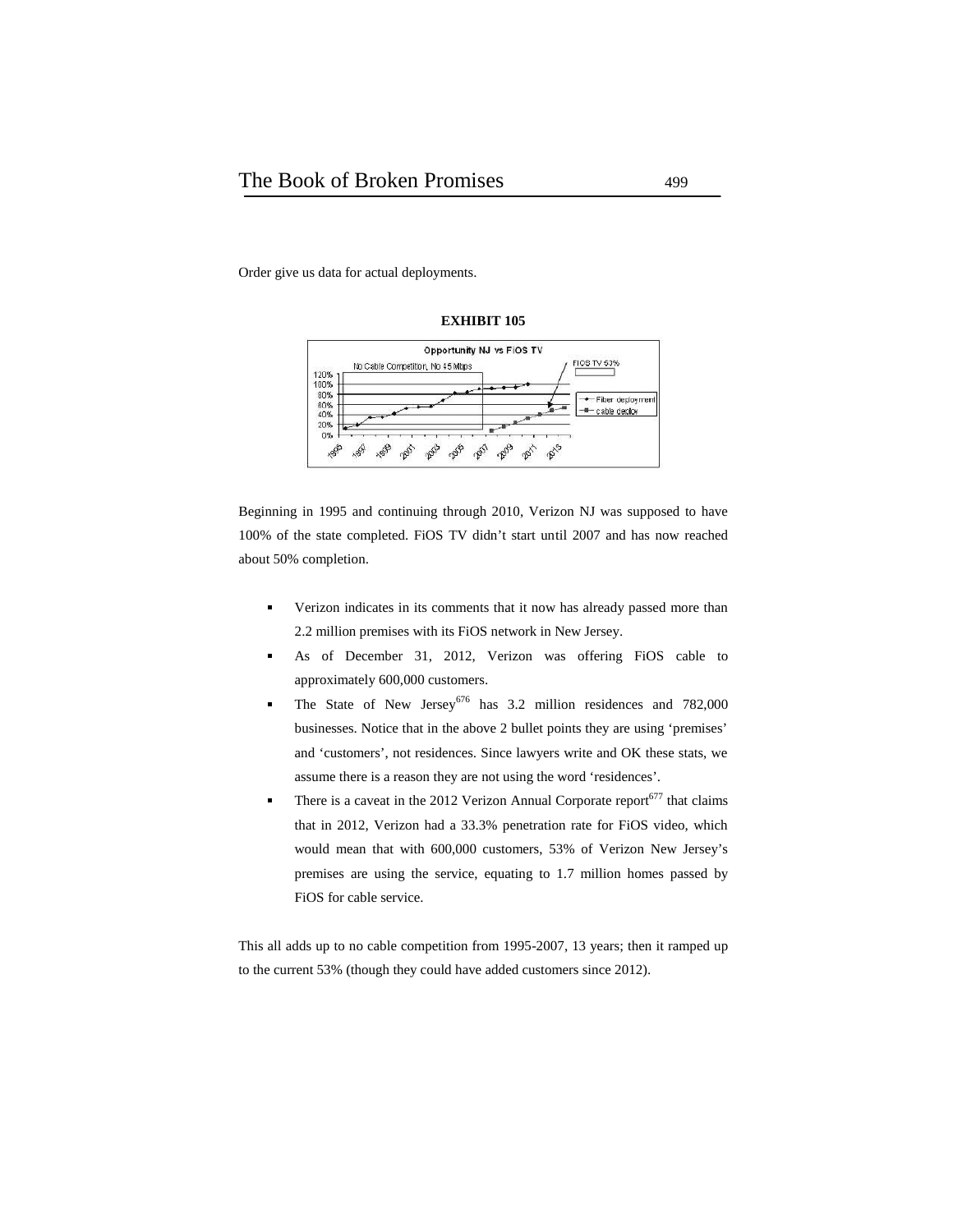## **Opportunity Costs: How Much Money Did Verizon's Failure to Deliver 45 Mbps Cost Customers and the State?**

Imagine that in the State of New Jersey, Verizon had actually deployed what they were contractually required to do — have 100% of their territory completed by 2010 with a fiber optic service capable of 45 Mbps in both directions. And let's throw in the caveat that that the networks were supposed to be fully opened to all competition, something that was also in the Telecom Act of 1996 — and also in the NJ state law.

- **Economic Growth** New Jersey would have been the first fully fiberized state and our belief, based on the data pertaining to 'broadband as an economic driver', is that the state would have been an attractor, a high-tech hub of the US, as NJ was also the home of Bell Labs and AT&T's former headquarters.
- **Education** Schools and libraries would have had 45 Mbps as well at reasonable prices, as it would have been a 'commodity', not a scarcity and therefore Verizon wouldn't have been able to get away with charging \$3,800 retail, \$1,825 with the discount, per month for a 45 Mbps service.
- **Rural Communities** All of the rural areas would have also been upgraded. Instead, the current plan for areas where Verizon failed to upgrade and the customers are still on copper is to force these customers onto wireless services.
- **Competition for Cable Services** Verizon's FiOS TV currently goes to about 50% of customers (though Verizon's statements are contradictory). Moreover, the law was passed in 1993 and yet the first FiOS deployment was in 2006-2007; customers did not have any wired cable choice for at least 13 years, about half still don't, and about 30%-50% never will.
- **Lower Phone Rates** Phone service prices should have been cheaper due to competition on broadband, Internet, phone and cable services.

Using data from Verizon New Jersey, Verizon and AT&T's funded think-tanks and astroturf-supplied numbers, and other primary sources including census data, let us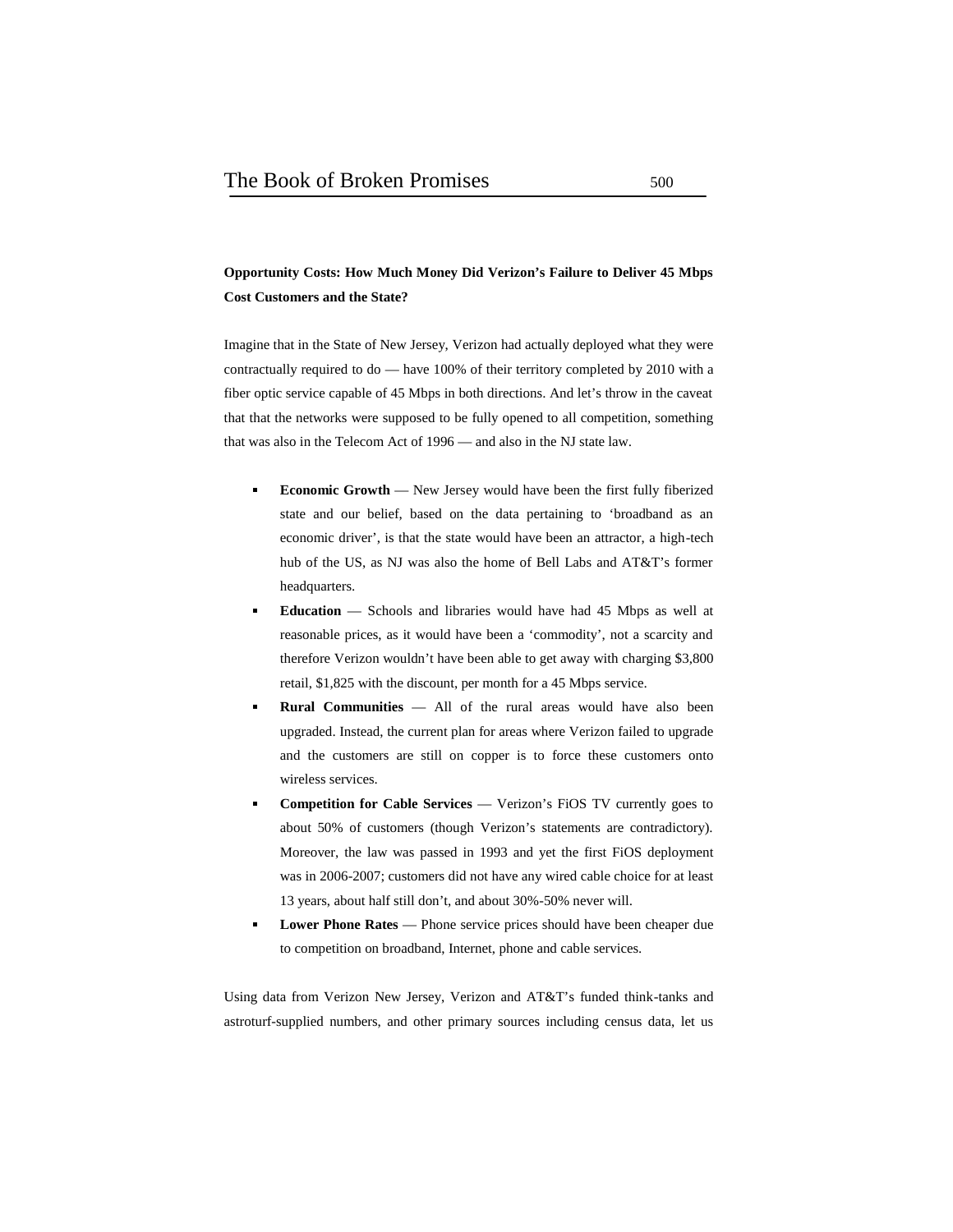reverse-engineer the hype and quantify the 'Opportunity Costs" — How much did Verizon's failure to properly upgrade and maintain the state-based utility networks cost customers and the state?

#### **Follow the Money**

Since 1993 we have tracked Verizon New Jersey's broadband infrastructure deployment as well as the company's financials using Verizon's own SEC filed state based annual reports. This included the financial returns generated from the Opportunity New Jersey's alternative regulations, including basic items like profit margins, construction expenditures, depreciation, dividends paid and other financial gains.

 In other words, the laws were changed in 1993 to give the company rate increases and tax perks that were to be used for new construction, exchanging the existing copper wires with fiber optic wires — and all were part of the PSTN, public switched telephone networks. And it was to be completed by 2010. How much money was collected, how much was spent on construction, and how much ended up as profits?

We estimate that Verizon NJ overcharged customers about 15-16 billion dollars — \$4000-\$5000 per household in New Jersey for upgrades of the utility networks that never happened from 1993-2013 — and it continues today unabated as these excess profits were built into the cost of service or the deregulation of services.

Two simple examples of deregulation: The law removed the profit caps on basic services, such as 'calling features and ancillary services' which were deemed 'competitive' and therefore were not examined by the commission for profits. Caller ID cost business customers \$12.75 while non-listed numbers cost \$3.70 (as of 2012). Caller ID had a profit margin estimated to be 5,695% and non-published numbers had a 36,900% profit margin. And while under ONJ, Verizon NJ's excess profits were supposed to be used for new construction. They weren't.

You can argue that FiOS is a fulfillment of their commitments in part, except that it is not the PSTN and it appears that some of FiOS is now part of a separate subsidiary, where the profits don't go to Verizon New Jersey, only the expenses. Or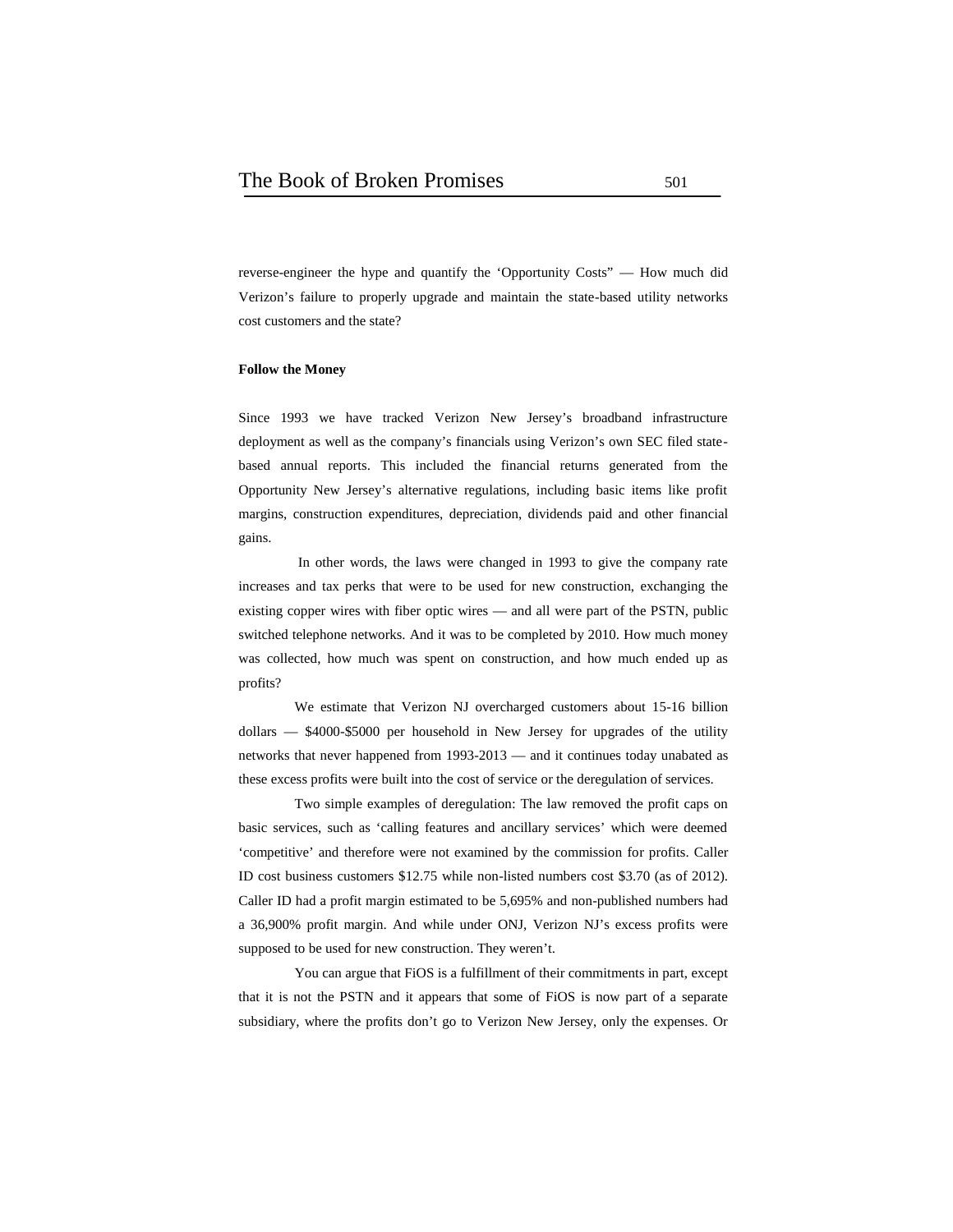you can argue that FiOS TV is also part of the fulfillment, but it is illegal to charge customers for the deployment of a cable service as it cross-subsidizes the cable networks — getting customers to pay for the development and deployment of a cable product.

All of these factors could be taken into consideration once there actually were audits to examine the flow of money in detail.

#### **Not Having Cable Competition Cost Customers \$4 Billion Extra.**

Using the same approach as with the national statistics — where we relied on a report and data provided by the Verizon-funded think tank, the Phoenix Center, we found that \$8.2 billion nationwide was charged to customers in excess cable expenses because of a lack of competition. Verizon New Jersey's failure to provide cable competition which was one of the intents of the original Opportunity New Jersey proposal, added an estimated \$4.1 billion to cable bills, about \$1,626 per household, from 1993-2013.

This is an excerpt from our analysis.<sup>678</sup> It shows that in 1995 customers, on average, paid an additional \$51 a month and by 2012, it was about \$144 a month, and the overall excess in 2012 came to about \$400 million. The "Kagan" numbers are based on Kagan's average cable bill.

Note: Consumers for Cable Choice stated that \$19 million a month, \$228 million annually, was being saved by competition in 2005-2006 timeframe. Our number, generated using the Phoenix Center's analysis, came to \$223 million for 2005.

| $C_{n}$            | D           |               |             |              |             |              | G           |                |                                                                        |              |             |
|--------------------|-------------|---------------|-------------|--------------|-------------|--------------|-------------|----------------|------------------------------------------------------------------------|--------------|-------------|
|                    |             |               |             |              |             |              |             |                | Verizon New Jersey FiOS and cable deployments in New Jersey, 1995-2012 |              |             |
|                    | 1995        |               | 2000        |              | 2005        |              | 2010        |                | 2011                                                                   |              | 2012        |
| Subscribers        | 2.179.105   |               | 2.451.695   |              | 2.530.317   |              | 2.658.465   |                | 2.675.138                                                              |              | 2767444.5   |
| Add 10% sat.       |             |               | 2.696.865   |              | 2.783.349   |              | 2.924.312   |                | 2.942.652                                                              |              | 3.044.189   |
| Kagan              | \$<br>28.50 | - \$          | 39.00       | S.           | 49.00       | $\sim$       | 75.00       | -8             | 78.00                                                                  | Ś.           | 80.00       |
| <b>Excess</b>      | 111.788.087 |               | 172,108,989 |              | 223.173.959 |              | 358.892.775 |                | 375,589,375                                                            |              | 398,512,008 |
| Customer excess \$ | 51          | $\mathcal{R}$ | 70          | $\mathbf{S}$ | 88          | $\mathbf{S}$ | 135         | $\mathbf{v}_i$ | 140                                                                    | $\mathbf{S}$ | 144         |

**EXHIBIT 106**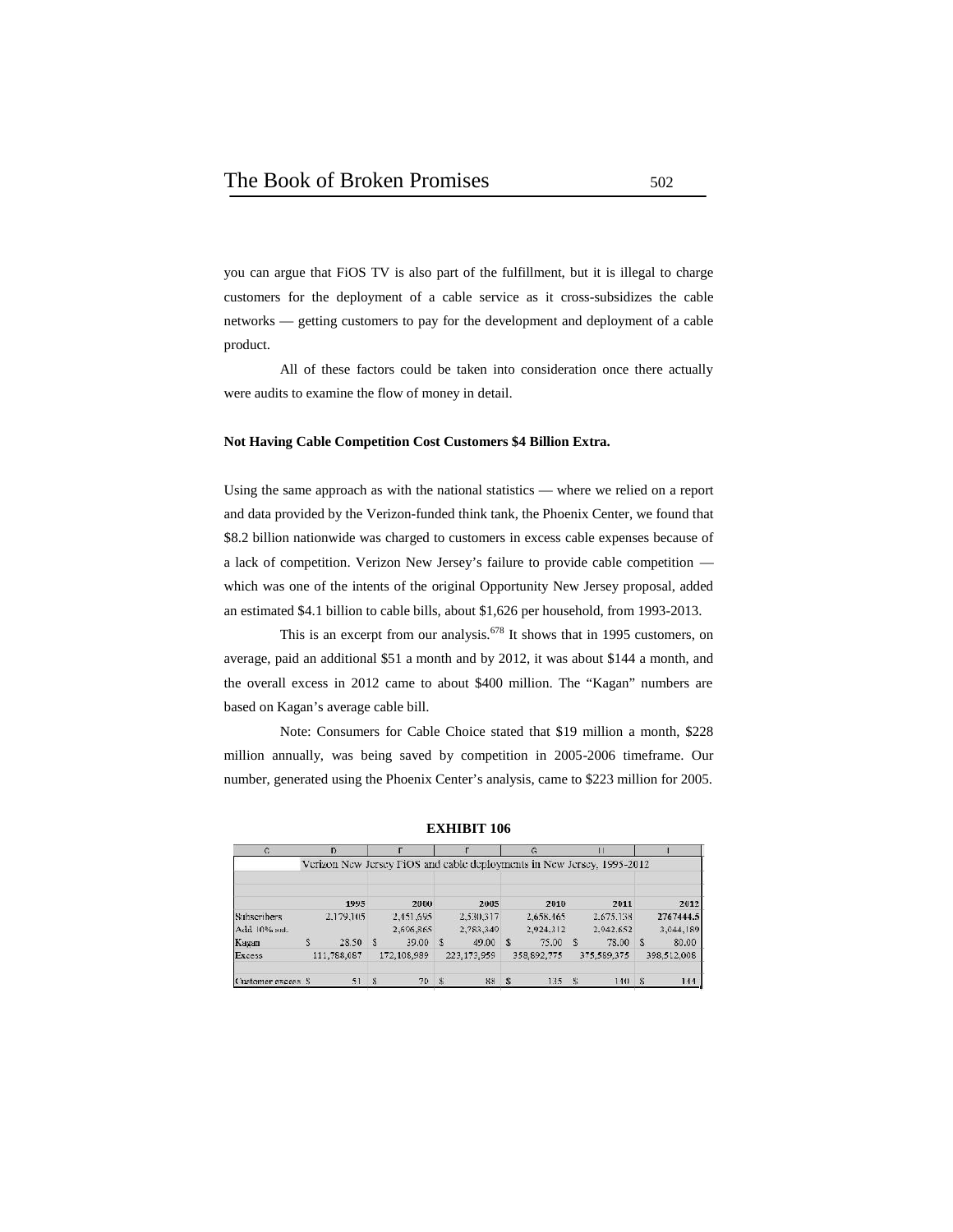# **Verizon New Jersey FiOS Entry — No Reduction of Costs to Consumers.**

Verizon's entry with FiOS TV appears to prove one thing — a duopoly doesn't appear to impact pricing. In fact, the state summary of the impact of Verizon's FiOS entry into the marketplace found that:<sup>679</sup>

> "Today, the average is… \$45.68 for CPST for a hike of… slightly more than 28% in CPST rates. Equipment prices have fluctuated as have initial installation charges. …advanced converters have risen between 2% and 56% depending on functionality. Initial installations charges are up on average 13% since 2006."

A caveat: the state data didn't include taxes, fees or surcharges or most of the other additional costs, which can come to 15-40% more.

In summary, Verizon New Jersey didn't provide cable competition for at least 13 years and when it did, it was only offering service to about half the state. Its entry didn't lower prices significantly, but actually appears to be part of the raising of rates.

#### **Cross-Subsidies Add Billions to Customer Overcharging.**

The \$15 to \$16 billion pales to the additional harms outlined in the previous discussion of cross-subsidization by affiliates. Did customers get charged for the construction budgets that were transferred, in part, to the Wireless company, for example?

As we discussed in our section on cross-subsidization, Fran Shammo<sup>680</sup>, Verizon's EVP and CFO, stated that the wireline construction budgets have been diverted to charge customers for the wireless companies' construction needs.

> "The fact of the matter is wireline capital — and I won't get the number but it's pretty substantial — is being spent on the wireline side of the house to support the wireless growth. So the IP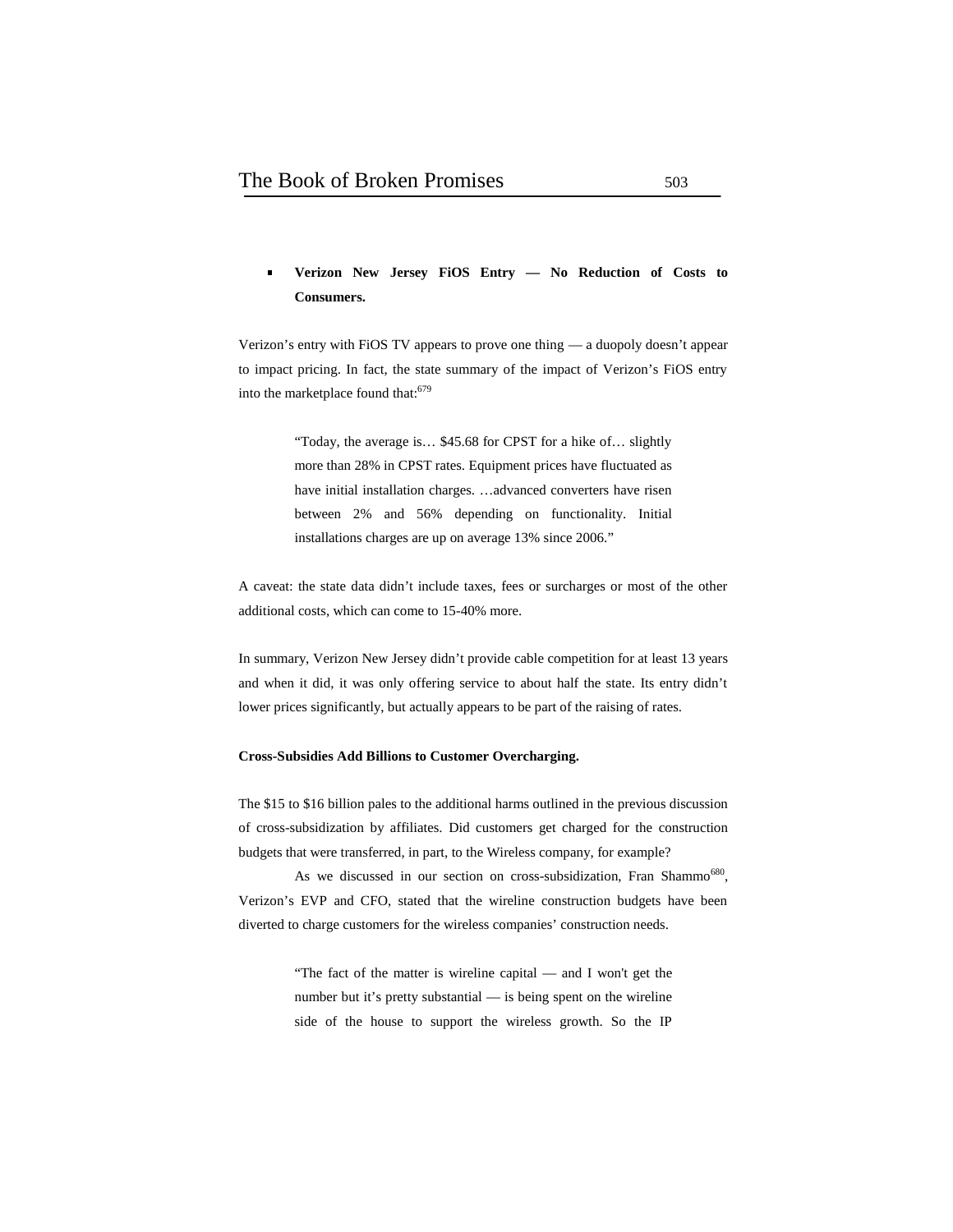backbone, the data transmission, fiber to the cell that is all on the wireline books but it's all being built for the wireless company."

We add that without audits it is impossible to determine the full extent of the overcharging of phone customers who may have been charged for the construction of the wireless fiber optics-to-the cell towers or charge for the development of the cable service.

#### **Opportunity Costs — Economic Harms**

Using the same ramp-up analysis that was used for the national potential additional GDP growth from broadband as claimed in the Criterion-Brookings and Gartner studies, that growth would be incremental over a 10-20 year timeframe. In New Jersey we have a definitive fact — there was a timeline in the law which established how fast these deployments were to come, giving us a unique picture of actual deployment vs the 'commitments'.

#### **Verizon Pulled a No-Show from 1995-2006.**

As discussed, Verizon was supposed to originally start deployment in 1995, then it was moved to 1996, but no fiber optics were deployed for any 45 Mbps residential service until at least 2006-2007, which coincided with the Verizon cable deployments.

This means that whatever economic growth that was to accrue from the ramp-up didn't even start until 2007.

We estimate that the State lost between \$173 billion to \$214 billion — based purely on the methodologies of Verizon's own funded research and Gartner Dataquest's analysis, which we quoted earlier. The reports claimed that ½ trillion would accrue if the US had the companies built out these broadband networks. (Gartner's belief is that the speed of broadband would have to be 'true' broadband, with at least 10 Mbps or better to get the benefits of broadband deployment.) Tracking the 45 Mbps in both directions means that virtually in no year did Verizon actually deploy and customers have available and in use 45 Mbps — thus the higher number.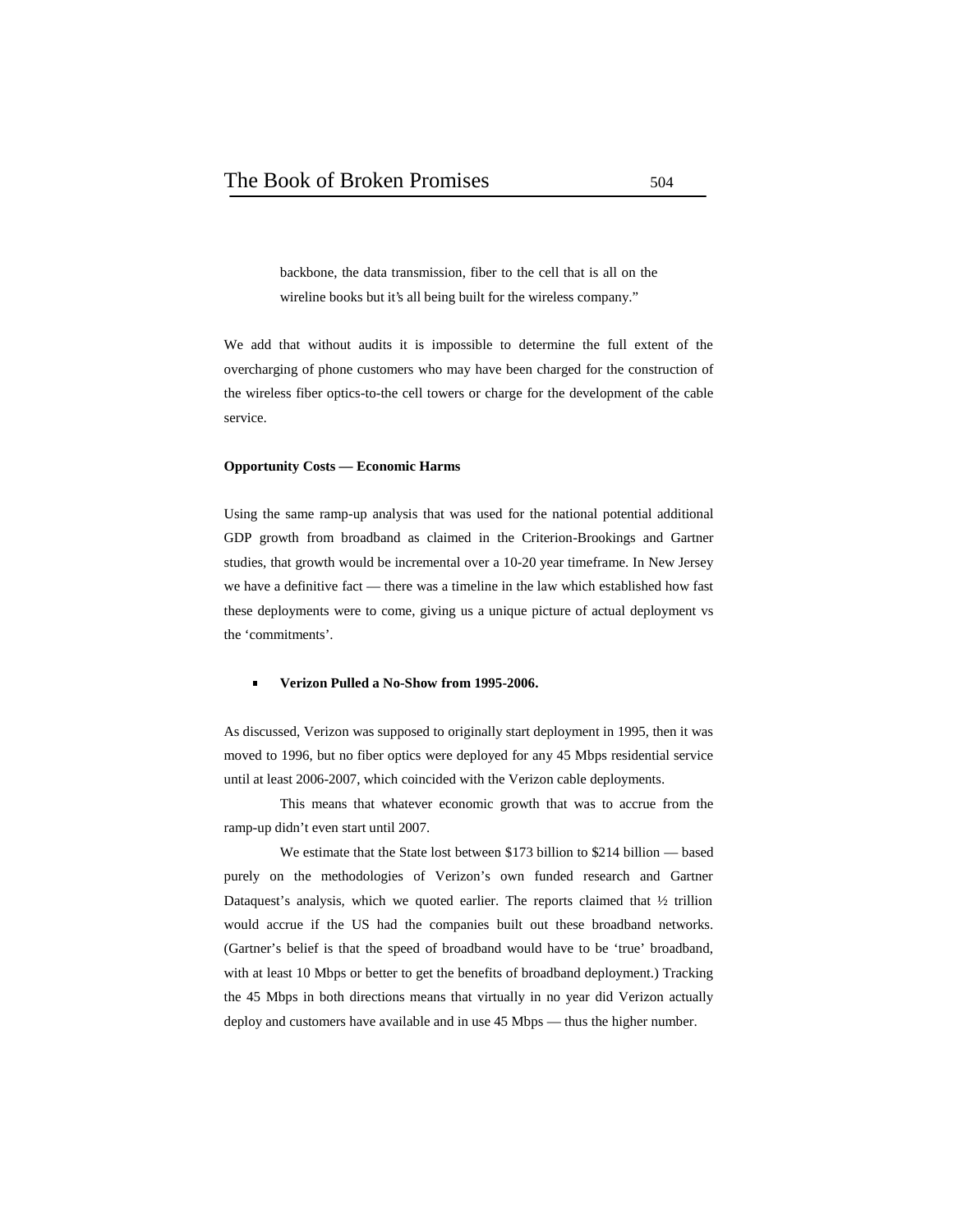#### **Closing Caveat**

A curious report circulated in New Jersey in 2010. The state appears to have lost economic growth, especially with rich people. An article in the *Star-Ledger* had the headline: "N.J. loses \$70B in wealth during five years as residents depart".<sup>681</sup> The article goes on to quote a study by the Center on Wealth and Philanthropy at Boston College, stating "the report found wealthy households in New Jersey were leaving for other states — mainly Florida, Pennsylvania and New York — at a faster rate than they were being replaced."

The article continues:

"More than \$70 billion in wealth left New Jersey between 2004 and 2008 as affluent residents moved elsewhere, according to a report released Wednesday that marks a swift reversal of fortune for a state once considered the nation's wealthiest."

Wouldn't you know it, the article quoted then-president of Verizon New Jersey, Dennis Bone, who was also the Chairman of the NJ Chamber of Commerce. He blamed it on the state's tax policies.

> "This study makes it crystal clear that New Jersey's tax policies are resulting in a significant decline in the state's wealth,' said Dennis Bone, chairman of the New Jersey Chamber of Commerce and president of Verizon New Jersey".

Verizon didn't even start doing the upgrades until 2006-2007, and worse, in Verizon's response to the Show Cause Order, Verizon claimed that in 2006 the company had completed 91% of the State, which was supposed to be for 45 Mbps in both directions. It didn't exist in 2006.

Might the State have not lost these wealthy residents but instead added to them, as broadband might have 'retained' the businesses and citizens and thus added to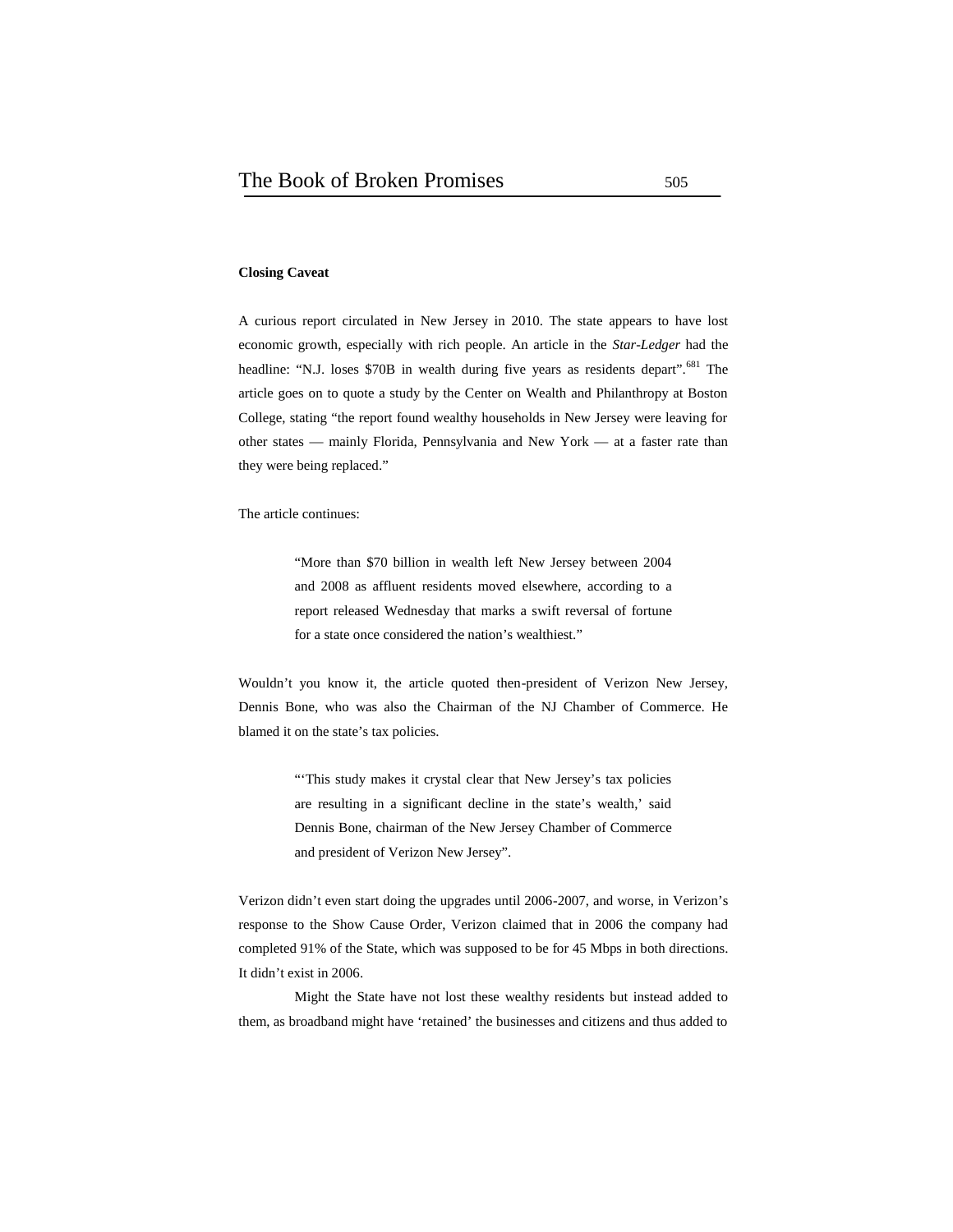the wealth of the state? Or, would the tax base have increased to the point where the taxes weren't so onerous in the first place?

#### **11th Hour Attack: Erasing the Laws**

Like one of those action or horror movies — just when you think there's a light at the end of the tunnel, you see an oncoming train with the villain in the engine car, smiling.

Instead of the State doing the right thing and actually attempting to get Verizon to finish wiring the state based on their original commitments, the state is now planning to erase the entire set of commitments — and replace it with something so embarrassing that it is now clear that the Board of Public Utilities should remove the words "public" and the State's Rate Counsel should change its name to 'rate-increase'.

But it gets suspicious that Governor Christie, now famous for 'bridge-gate', has been manipulating the situation to help Verizon.

On January 29<sup>th</sup>, 2014, the State Board of Public Utilities decided to extinguish the contract with Verizon — Opportunity New Jersey.

But, on January 14<sup>th</sup>, 2014, two weeks before, a new President of the Board of Public Utilities<sup>682</sup> was installed and she was not only chosen by Governor Christie, but is part of his cabinet.

> "Dianne Solomon was named by Governor Christopher J. Christie as President to the N.J. Board of Public Utilities (BPU) on January 14, 2014. President Dianne Solomon also serves as a member of the Governor's Cabinet. President Solomon was nominated by Governor Chris Christie to serve as Commissioner to the Board of Public Utilities on April 17, 2013, and confirmed by the New Jersey Senate on June 27, 2013."

Is it coincidence that they decide to erase the laws, even though the State had actually issued a show cause order asking Verizon why Stow Creek and Greenwich weren't upgraded, and ordered them to do so in 2013?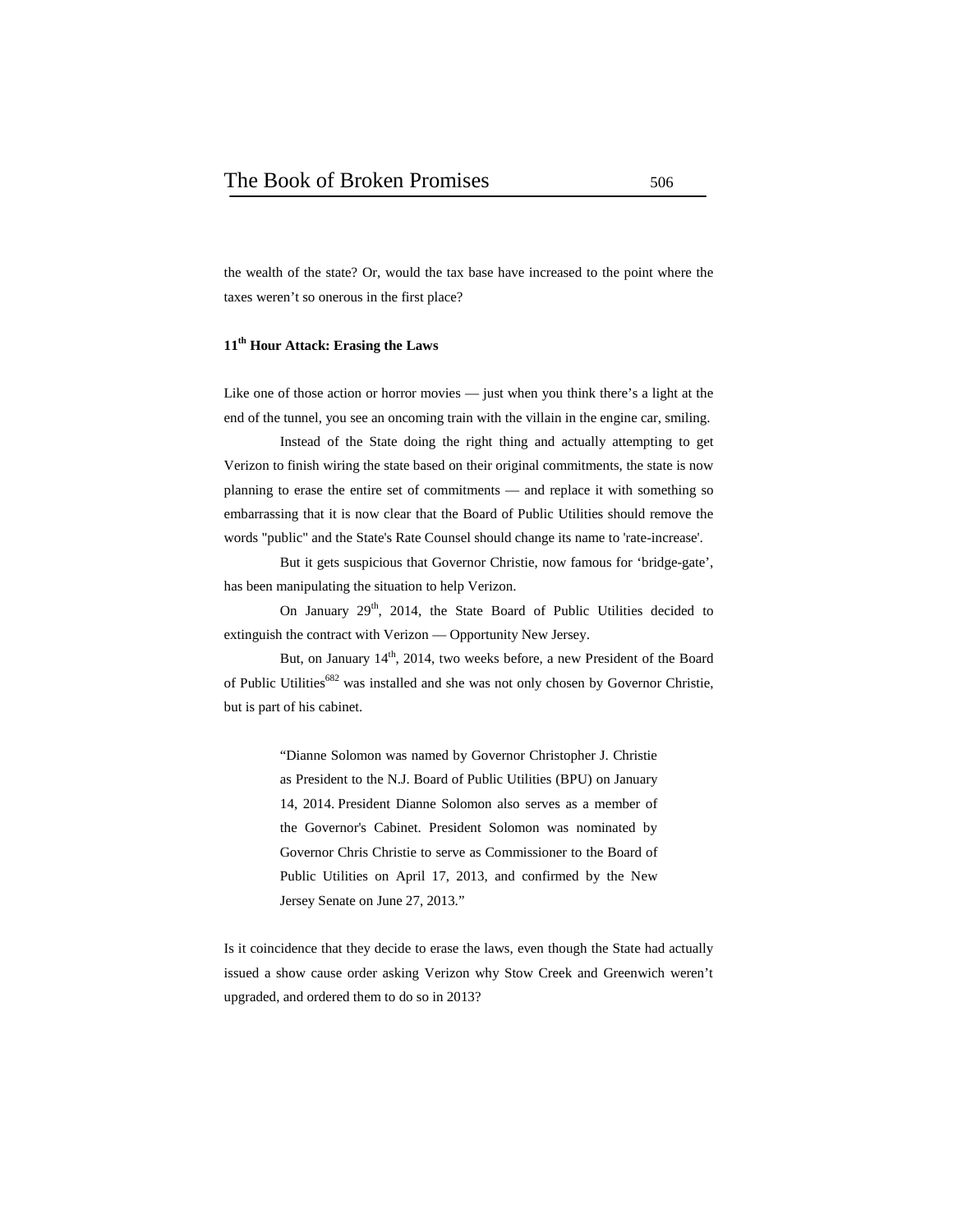And yet, right after this appointment, Verizon is about to get multi-billion dollar bonus, not to mention be able to start getting rid of the unions, and force customers onto their wireless products. Oh, and every municipality loses its taxes Verizon pays — if they removes the wires, they remove their taxes.

#### **What Does Erasing a Law Looks Like?**

There is a stipulation agreement<sup>683</sup> between Verizon and the State and the language demonstrates that those who created it really do give a damn about anything but helping Verizon put this behind them.

(I must note that this Commission also OK'ed the cable franchise without any regards to the original commitments or to the fact that it doesn't cover all of Verizon's customers, leaving 1/3 to ½ without upgraded service.)

What this says is — forget you paid thousands of dollars to have the phone networks upgraded with fiber optics by 2010 with a 45 Mbps, bi-directional service. Forget that the FiOS cable franchise was granted because it guaranteed cable competition. If you have any other choice, including Verizon Wireless 4G or a cable provider or even DSL or satellite — sorry. Go somewhere else. Or if you quality, then wait 9 months before we give you service.

The Stipulation agreement:

- 1) "have no access to Broadband from cable service providers (including single-line business or residential consumers located outside of cable providers' Primary Service Area (defined in the applicable cable providers' Franchise Order issued by the Board));
- 2) have no access to 4G-based wireless service; and

"Broadband is defined as delivering any technology including Verizon's 4G wireless, fiber, copper or cable, data transmission service at speeds no less than the minimum speed of Verizon New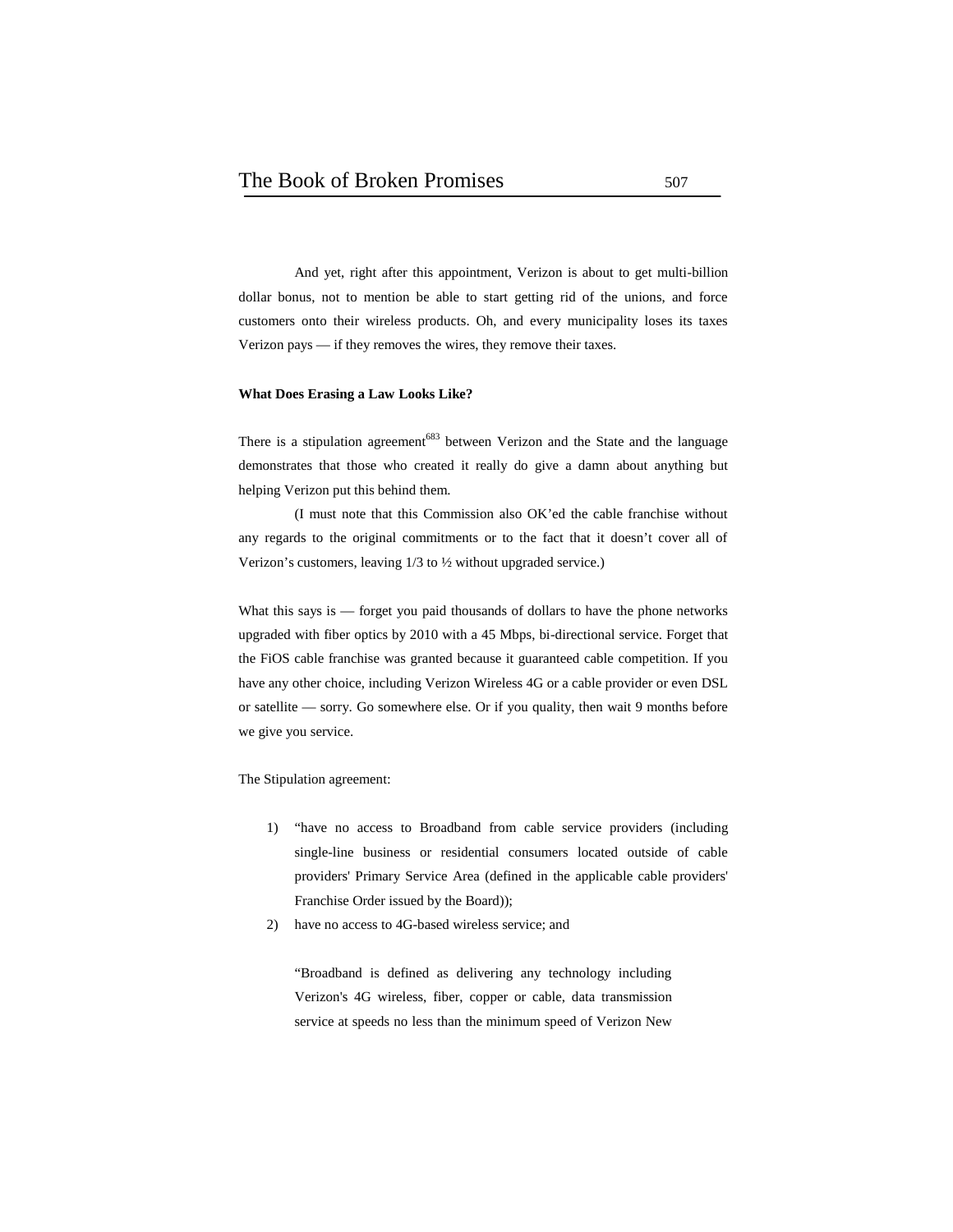jersey's Digital Subscriber line (DSL that is provided by Verizon New Jersey today."

I.e., we're continuing our plan to close down the copper wires so we'll be glad to give you our more expensive 4G product.

As we outlined elsewhere, Verizon is closing down the copper wiring because it makes them more money.

Lowell McAdam, Verizon's CEO stated in June 2012:<sup>684</sup>

"And then in other areas that are more rural and more sparsely populated, we have got LTE built that will handle all of those services and so we are going to cut the copper off there."

At the September 2012 JP Morgan analyst conference, McAdam<sup>685</sup> said moving the customers to wireless makes the company more profits.

> "And in many areas we're also taking customers that aren't performing well on copper and we're moving them over to the wireless technology. So that improves our cost structure significantly and streamlines all those ongoing maintenance costs."

#### **Wireless LTE is Not a Substitute for FiOS for Video.**

Verizon knows that wireless, even their LTE product, doesn't replace wireline broadband networks for video.

Lowell McAdam,<sup>686</sup> June 2012 stated:

"I mean we want to shift as much onto FiOS or onto the fixed network where we can and then provide — use that capacity to provide those higher demand services like video. I don't expect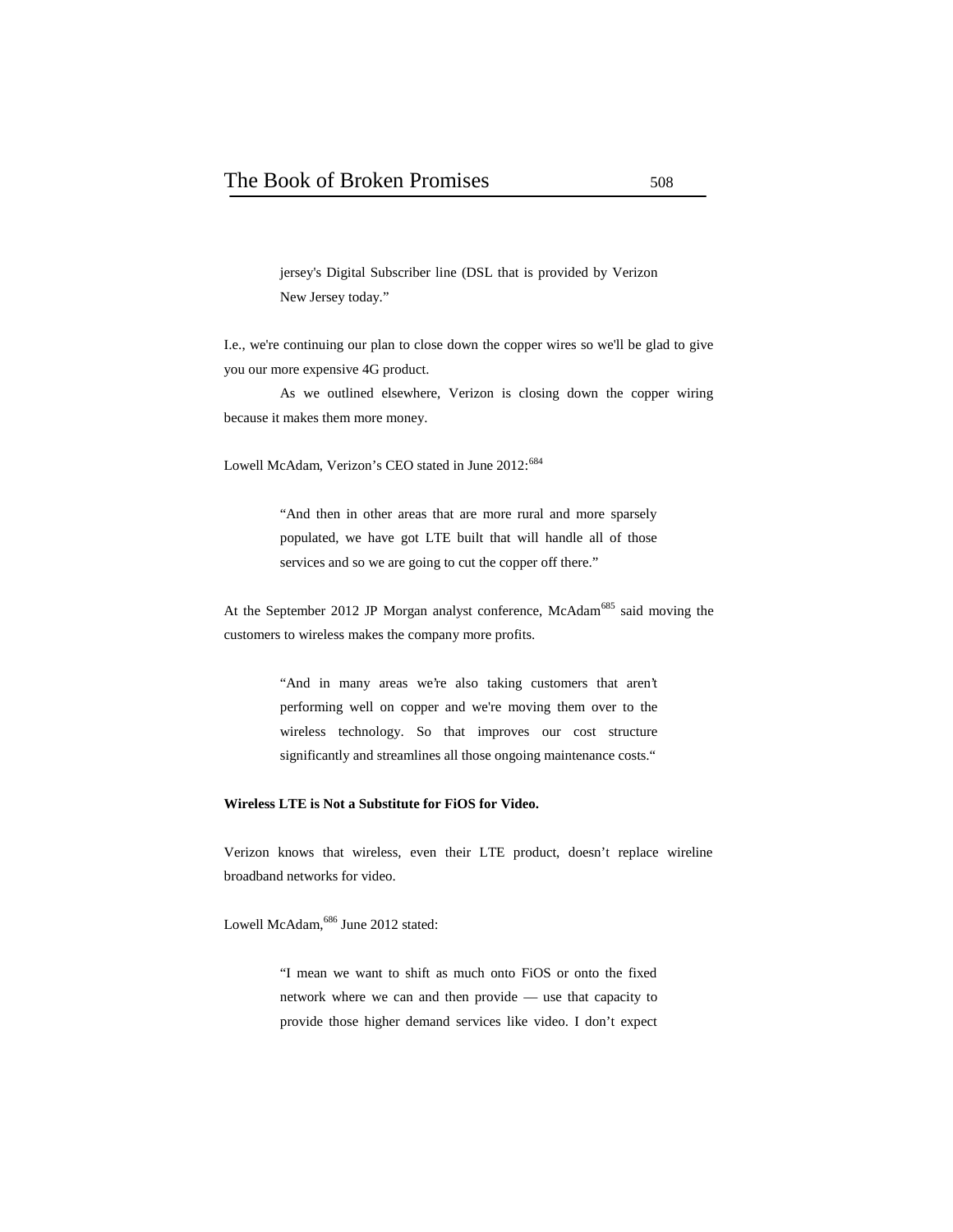anybody to sit in their home watching video over LTE. I want them to be able to watch it on their tablet anywhere in the house using the Wi-Fi network."

And this admission means that Verizon's plan to halt their FiOS deployment will harm every customer outside the 'footprint', which could be as much as 50% of their territories.

And this is happening in every state, including New Jersey.

## **The Villains Win?**

On April 24th, 2014 the BPU voted unanimously to close down Opportunity New Jersey. According to *The Bergen Record:<sup>687</sup>*

> "BPU President Dianne Solomon said that there was 'clearly confusion' over Newark- based Verizon's original broadband obligations under an agreement, called Opportunity New Jersey, a deal that also reduced regulation of the company. The agency and its staff said that the telecom company, known as New Jersey Bell in 1993, was never required to deliver broadband via fiber-optic lines and denied that Verizon customers were ever issued a surcharge to finance ONJ."

What? Did you think that the State would defend the rights of customers? If the HBO series 'The Sopranos', about a bunch of Jersey wise guys, was still on the air, I could imagine Tony Soprano, head of the 'family' saying "And they call us crooks?"

#### **The Villains Challenged.**

And just like one of those movies where the innocent guy (and yes, we saw the real murderer confess) is on death row and being strapped to the electric chair, and